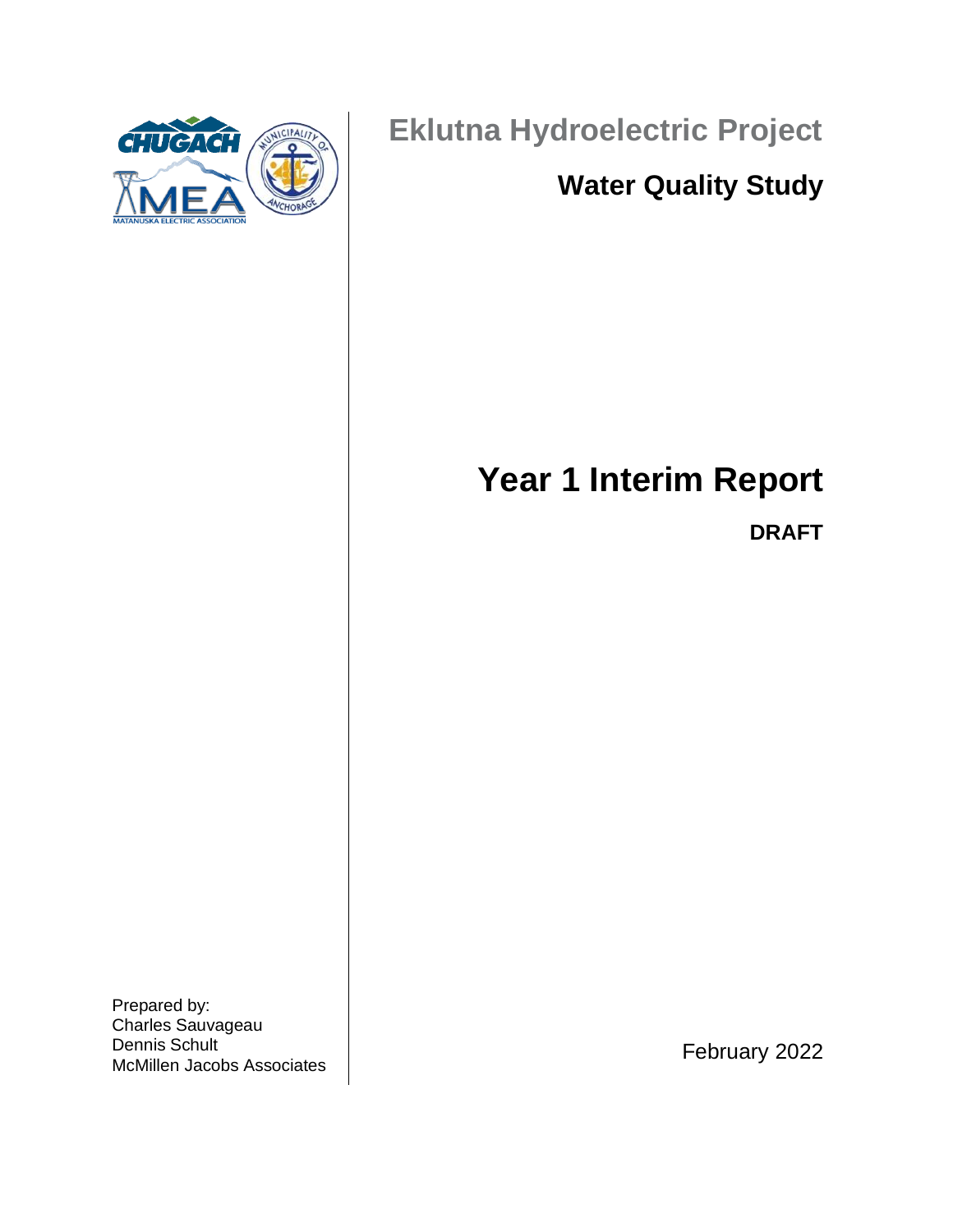*This page intentionally left blank.*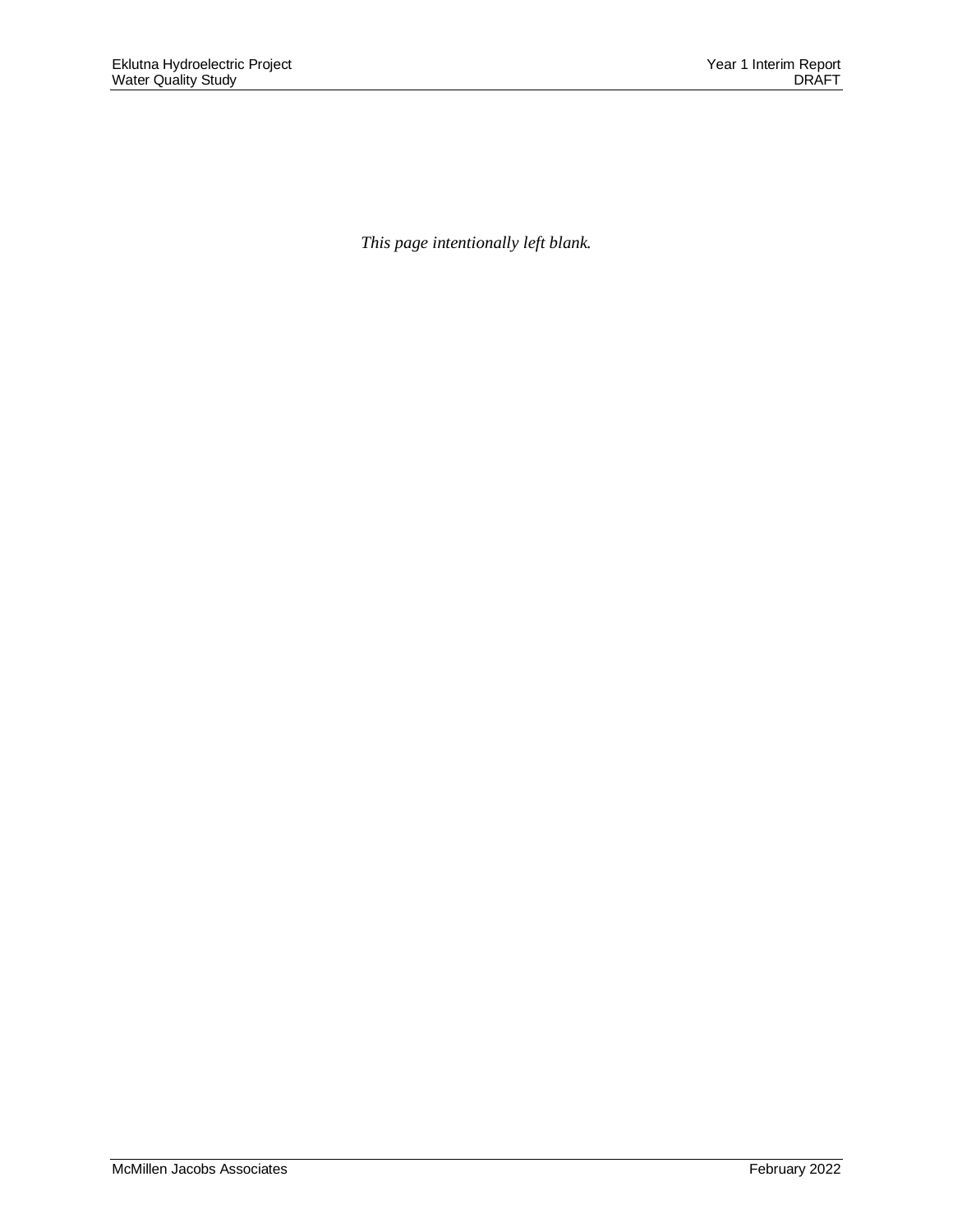## **TABLE OF CONTENTS**

| $\mathbf{1}$ |  |  |
|--------------|--|--|
| 2            |  |  |
| 3            |  |  |
|              |  |  |
|              |  |  |
|              |  |  |
|              |  |  |
|              |  |  |
|              |  |  |
|              |  |  |
|              |  |  |
|              |  |  |
|              |  |  |
| 5            |  |  |
|              |  |  |
|              |  |  |
|              |  |  |
|              |  |  |
|              |  |  |
|              |  |  |
| 6            |  |  |
| 7            |  |  |
| 8            |  |  |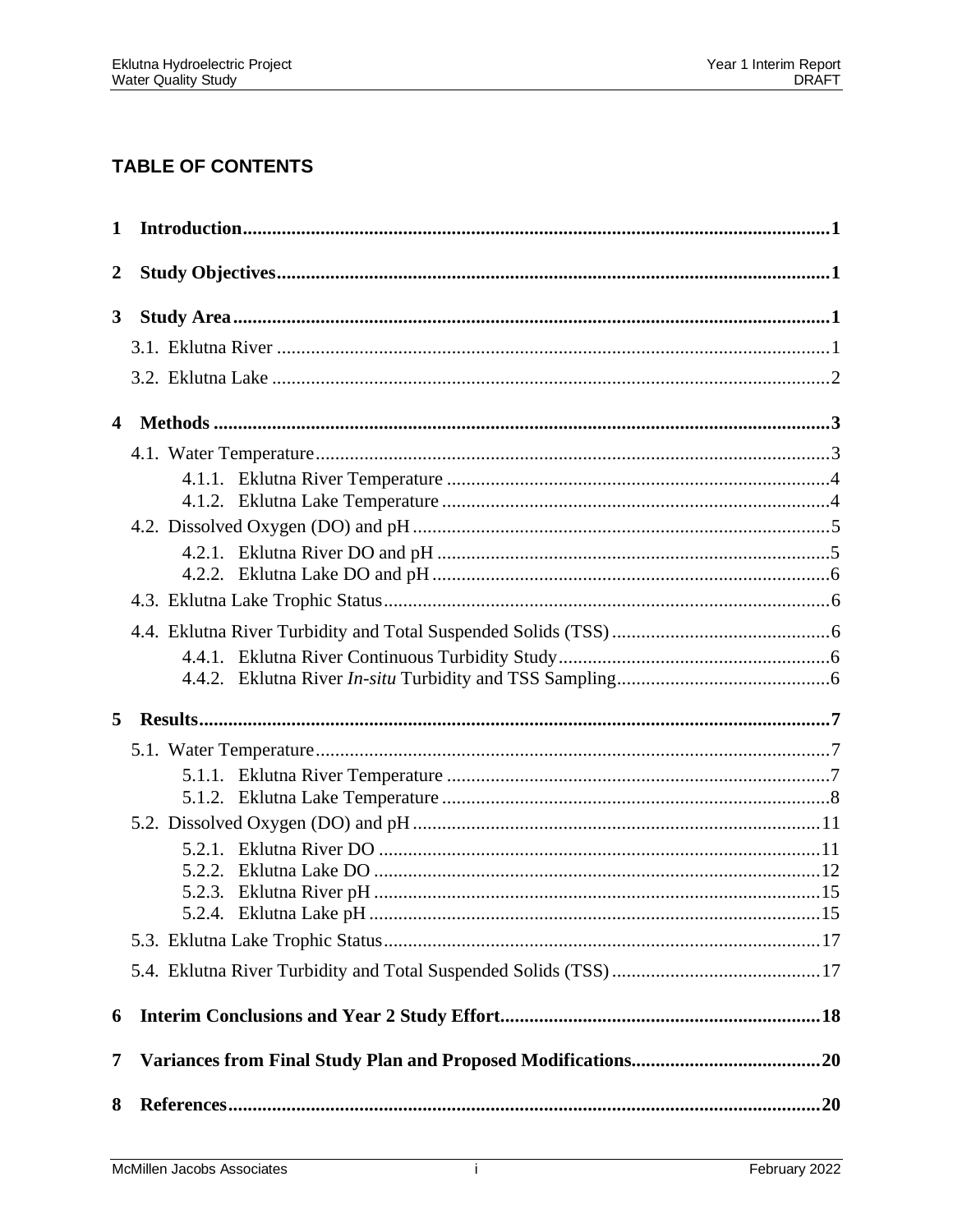## **Appendices**

Appendix A: Supporting Data Source Files

## **List of Tables**

| Table 5-3. Eklutna River total suspended solids (mg/l) during study flow release. 18 |  |
|--------------------------------------------------------------------------------------|--|

#### **List of Figures**

| <b>Figure 4-1.</b> Thermistor string schematic for water temperature monitoring in Eklutna Lake5 |  |
|--------------------------------------------------------------------------------------------------|--|
| <b>Figure 5-1.</b> Eklutna River Water Quality Stations 1 and 2 mean daily water temperature     |  |
|                                                                                                  |  |
|                                                                                                  |  |
|                                                                                                  |  |
|                                                                                                  |  |
|                                                                                                  |  |
|                                                                                                  |  |
|                                                                                                  |  |
|                                                                                                  |  |
|                                                                                                  |  |
|                                                                                                  |  |
|                                                                                                  |  |
|                                                                                                  |  |
|                                                                                                  |  |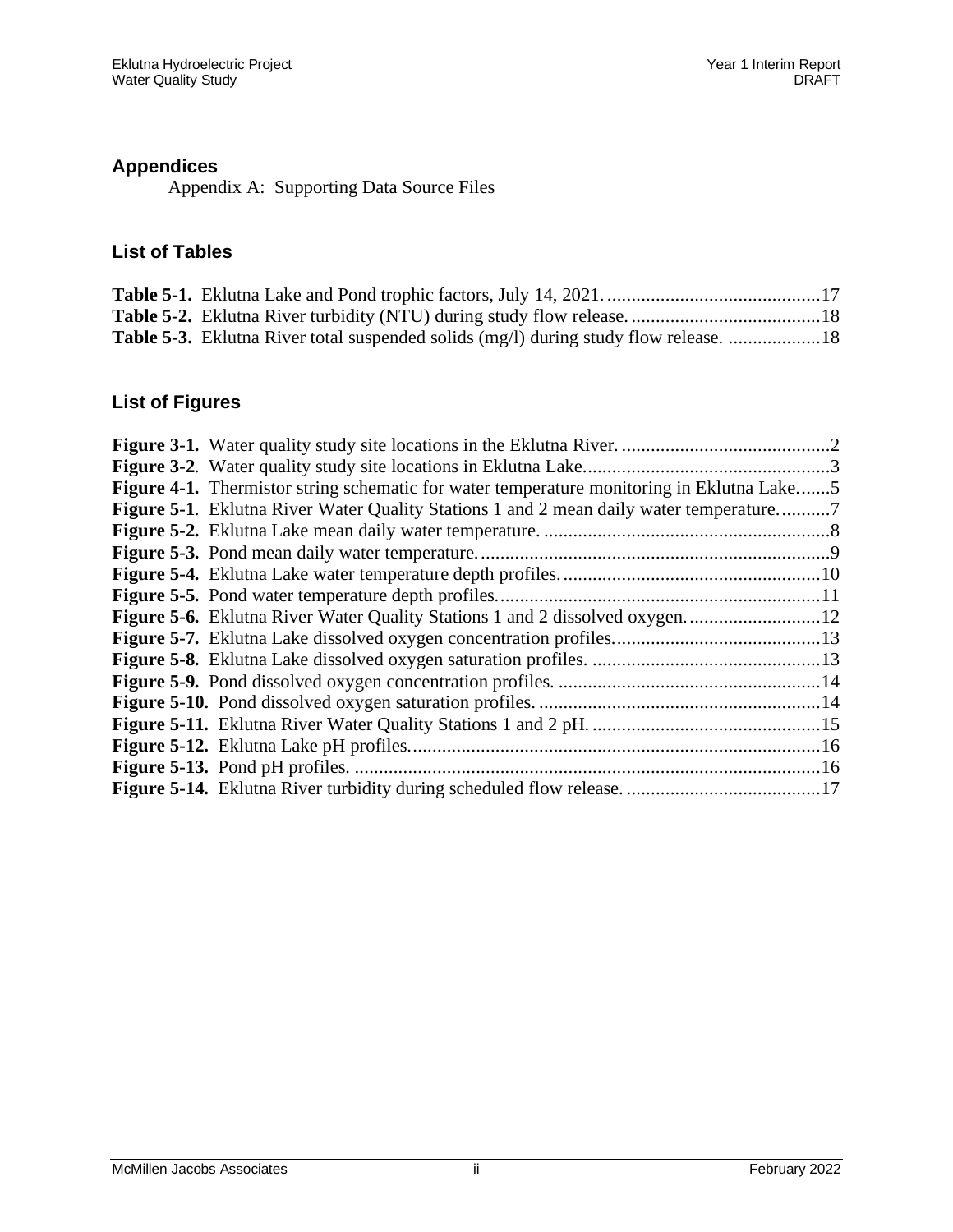## **Terms, Acronyms, and Abbreviations**

| <b>ADEC</b><br>AWWU | Alaska Department of Environmental Conservation          |
|---------------------|----------------------------------------------------------|
|                     | Alaska Water and Wastewater Utility                      |
| $\rm ^{\circ}C$     | Celsius                                                  |
| cfs                 | cubic feet per second                                    |
| DO                  | dissolved oxygen                                         |
| ft                  | feet                                                     |
| <b>FSP</b>          | <b>Final Study Plans</b>                                 |
| i.e.                | id est (in other words)                                  |
| m                   | meter                                                    |
| mg/l                | milligrams per liter                                     |
| <b>NIST</b>         | National Institute of Standards and Technology           |
| <b>NMFS</b>         | <b>National Marine Fisheries Service</b>                 |
| <b>NTU</b>          | nephlometric turbidity units                             |
| рH                  | potential of hydrogen (basic or acidic scale of liquids) |
| <b>PME</b>          | protection, mitigation, and enhancement                  |
| <b>RM</b>           | river mile                                               |
| <b>TWG</b>          | Technical Working Group                                  |
| TSI                 | trophic state index                                      |
| TSS                 | total suspended solids                                   |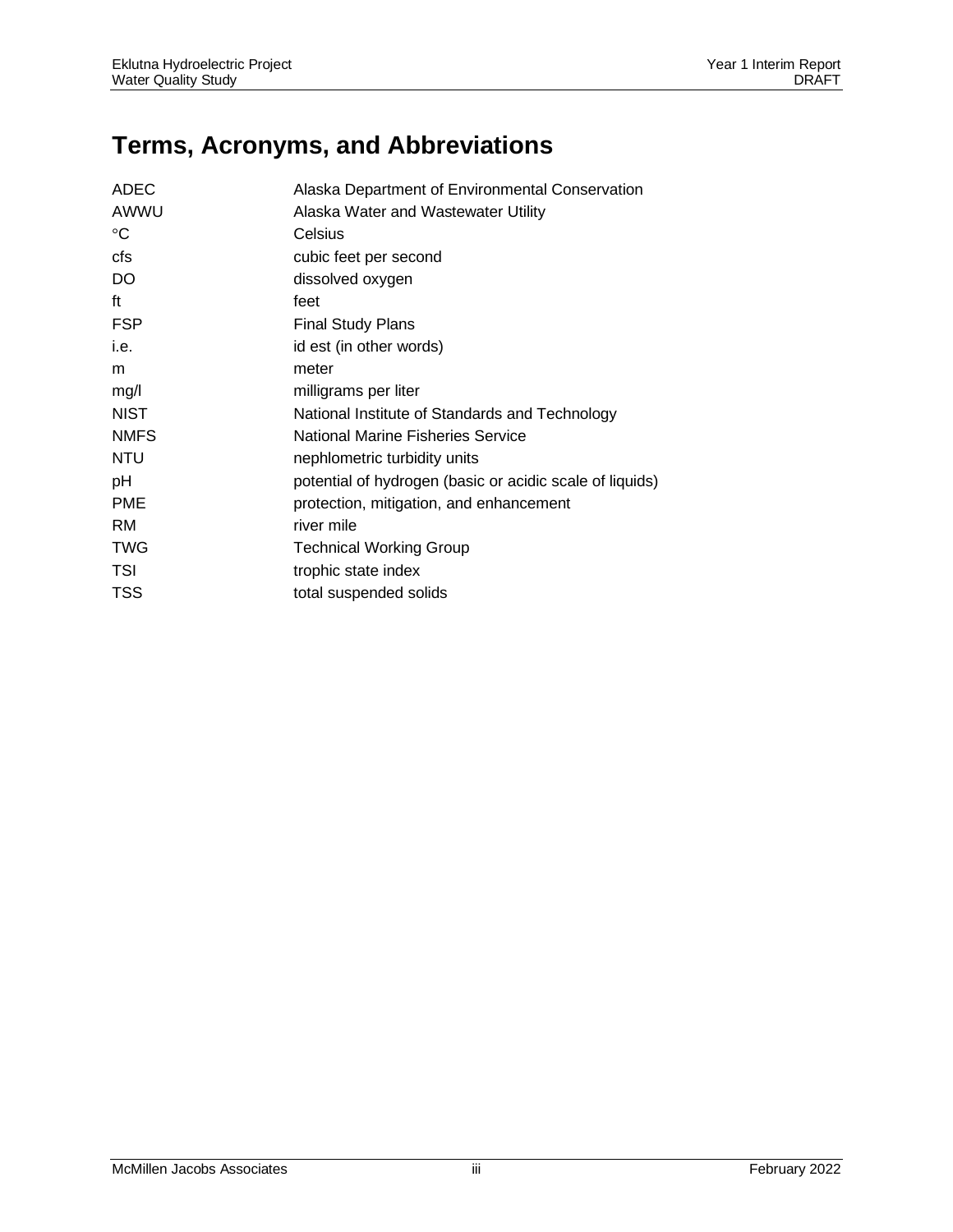## **1 INTRODUCTION**

The Water Quality Study was initiated in 2021 in accordance with Section 3.5 of the May 2021 Final Study Plans (FSP). As noted in the FSP, and based on early outreach efforts, the main goals of the agencies and interested parties is to find a new balance amongst the uses of water in the Eklutna River basin, including power production, potable water supply, and fish habitat. Potential flow related protection, mitigation, and enhancement (PME) measures include the potential for providing a flow regime into the Eklutna River that would accomplish habitat restoration and increase the anadromous fish production of the river.

As a requirement of the 1991 Fish and Wildlife Agreement, a comprehensive study program is being enacted to assess the biological community, water quality, instream flow-fish habitat relationships, and geomorphological processes within the Eklutna River. Quantitative assessment of certain water quality parameters in Eklutna Lake and at select Eklutna River locations is an important component to assist with evaluating the effectiveness potential future flow releases and other aquatic habitat improvement measures.

This Year 1 Interim Report provides continuous or monthly instantaneous water quality data from mid-May through early October of 2021 at two monitoring locations in Eklutna Lake and four monitoring stations within the Eklutna River. The monitoring of Eklutna Lake and Eklutna River water temperatures will continue over the winter and through the fall of 2022. In addition, a second season of chlorophyll *a* sampling will occur to verify the trophic state index (TSI) of Eklutna Lake. The water temperature record and TSI ranking for the 2022 field season will be summarized and presented in the Year 2 Final Report.

## **2 STUDY OBJECTIVES**

The goal of the Water Quality Study was to gain a better understanding of seasonal water quality parameters within Eklutna Lake and the Eklutna River in comparison to criteria established by the Alaska Department of Environmental Conservation (ADEC). A detailed summary of data collection objectives includes:

- Collect continuous water temperature data in Eklutna Lake and the Eklutna River
- Collect continuous pH and dissolved oxygen (DO) data in the Eklutna River as well as *in situ* profiles of these two water quality parameters in Eklutna Lake
- Collect total suspended solids (TSS) and turbidity samples in the Eklutna River at base flows and during at least one controlled flow release event
- Collect total phosphorus, chloropyll *a*, and secchi depth data in Eklutna Lake to determine its trophic status

## **3 STUDY AREA**

## **3.1. Eklutna River**

Water quality study site locations in the Eklutna River are depicted in Figure 3-1; a description of these locations is summarized below: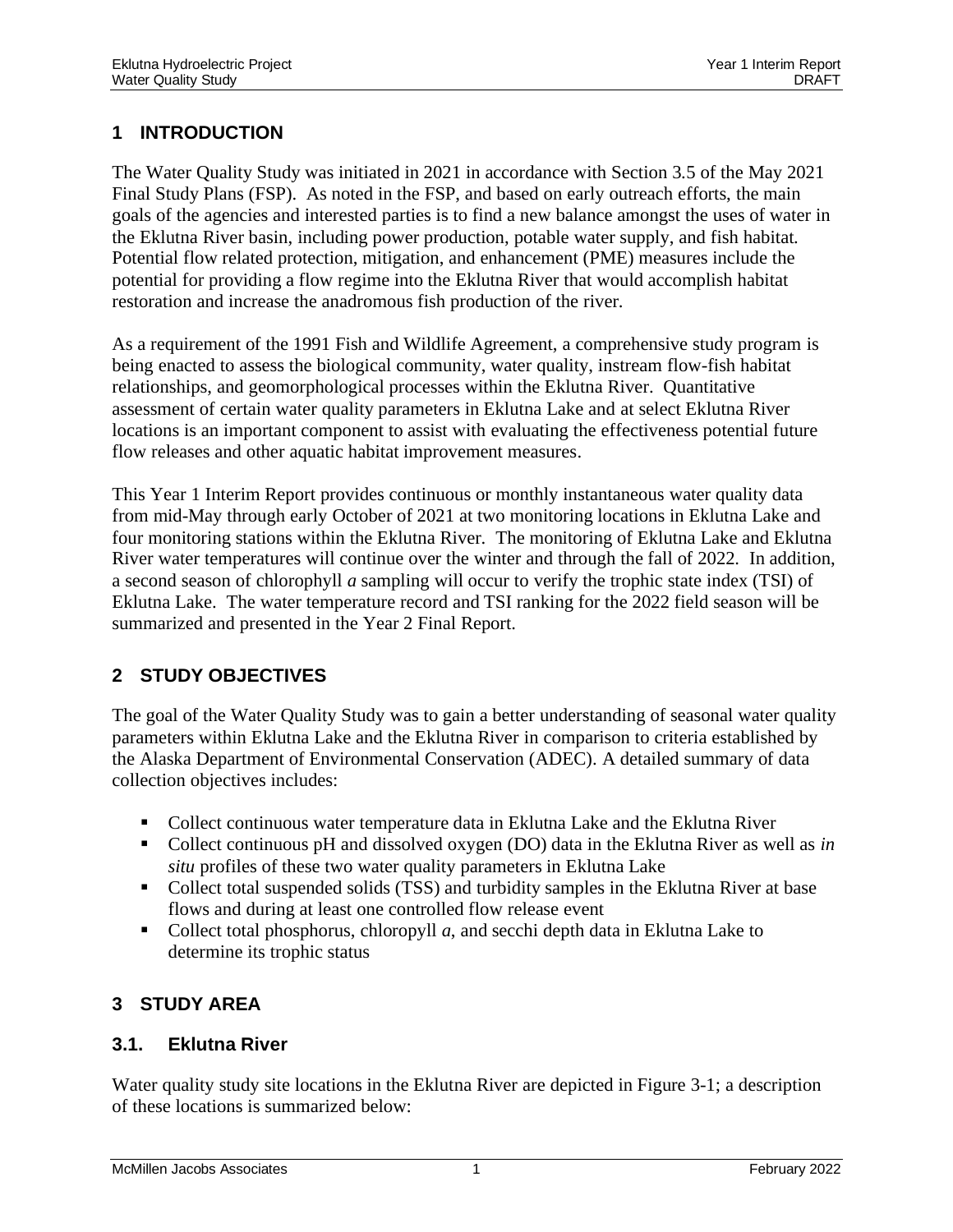- Water Quality Station 1 located just above the Thunderbird Creek confluence and below the lower dam site (temperature, DO, pH, turbidity, TSS)
- $\blacksquare$  Water Quality Station 2 located above the lower dam site near the downstream end of the AWWU access road (temperature, DO, pH, turbidity, TSS)
- Water Quality Station 3 located in the upper river downstream of alluvial fan/sediment inputs from adjacent stream banks (turbidity, TSS)
- Water Quality Station 4 located in the upper river upstream of alluvial fan/sediment inputs from adjacent stream banks (turbidity, TSS)



**Figure 3-1.** Water quality study site locations in the Eklutna River.

#### **3.2. Eklutna Lake**

Lake sampling occurred at locations where water may be released downstream into the Eklutna River. Water quality study site locations in Eklutna Lake are depicted in Figure 3-2; these locations are: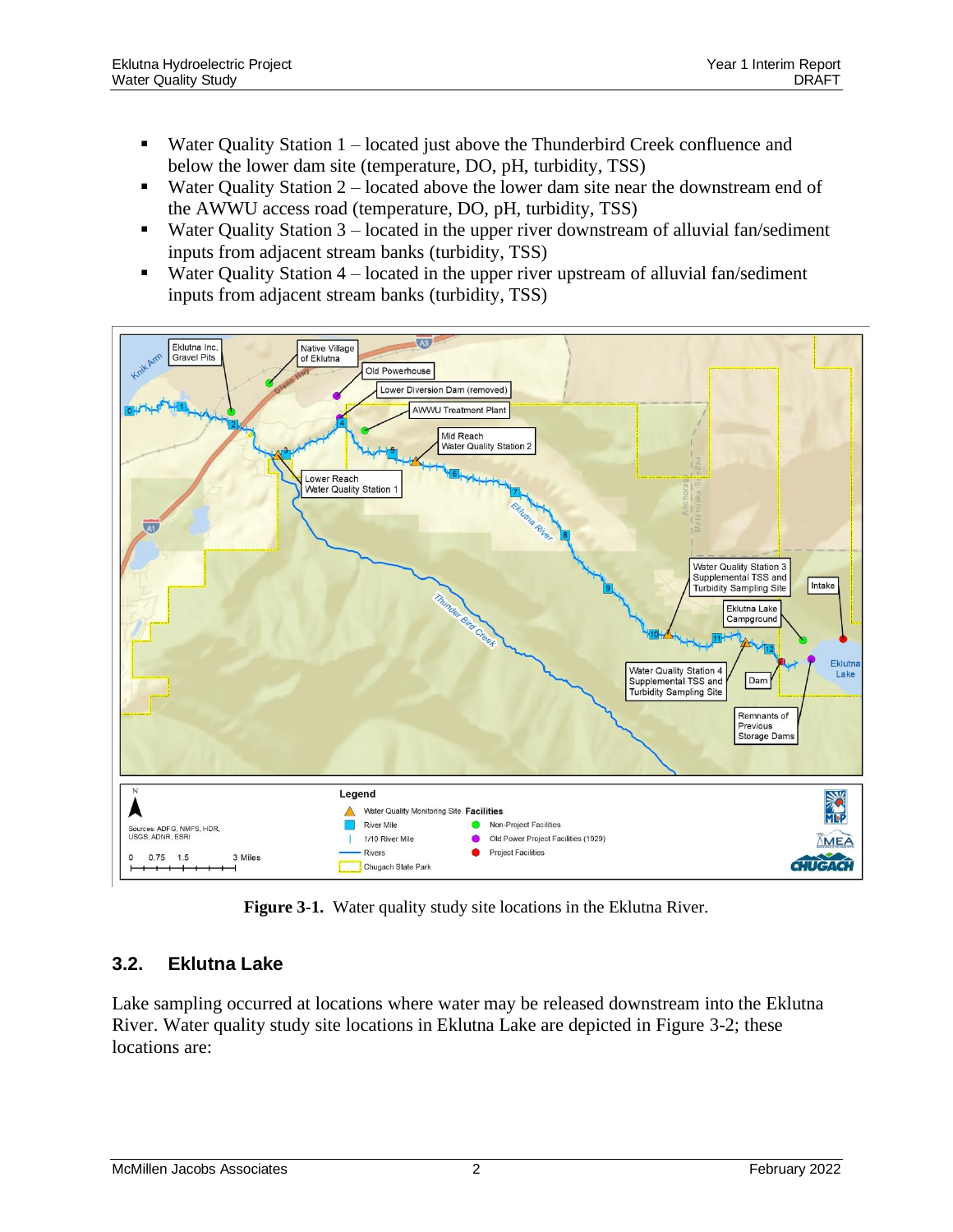- Thermistor String  $1$  located in Eklutna Lake near the Project intake structure (temperature, DO, pH, nutrients, secchi depth)
- **•** Thermistor String 2 located in the pond near the Project dam in front of the spillway (temperature, DO, pH, nutrients, secchi depth)



**Figure 3-2**. Water quality study site locations in Eklutna Lake.

## **4 METHODS**

#### **4.1. Water Temperature**

Calibrated thermographs were utilized to continuously record water temperatures in both the Eklutna River and Eklutna Lake during the ice-free season from May or June of 2021 through late September of 2021. Field procedures, as well as pre-deployment instrument calibration, followed techniques detailed by Ward (2011). Following the final water quality field trip in late September of 2021, water temperature instruments remained deployed to provide a winter temperature record as well as the potential for a second monitoring season in the spring, summer, and fall of 2022.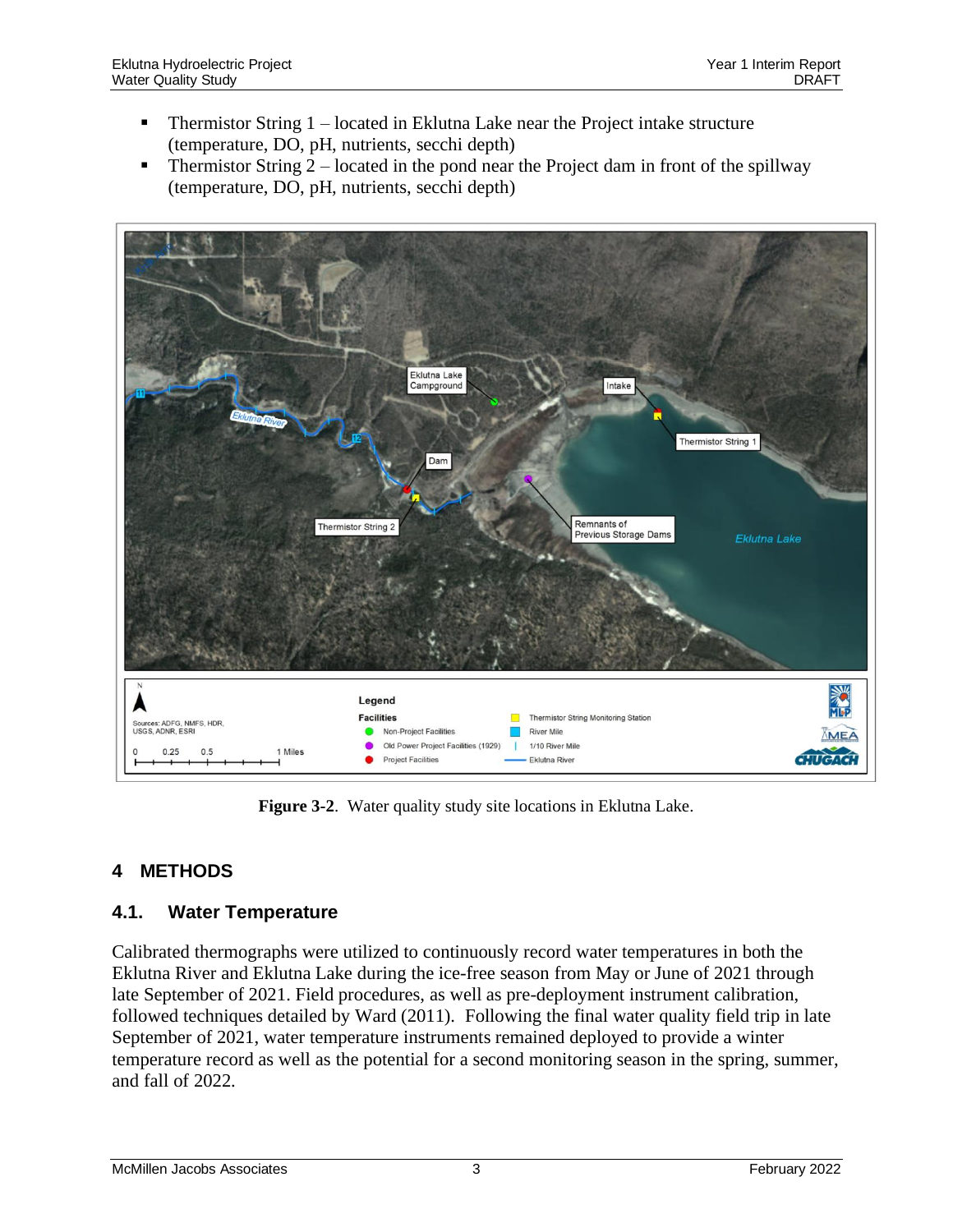## **4.1.1. Eklutna River Temperature**

Water temperature was continuously monitored in the Eklutna River at Water Quality Station 1 and Water Quality Station 2 using Onset ProV2 thermographs. Loggers were installed on May 18-19, 2021, and last downloaded on September29, 2021. Thermographs were programmed to collect data every 30 minutes. During each of the monthly field inspections and data download efforts, *in situ* water temperature measurements were collected with a National Institute of Standards and Technology (NIST) certified thermometer to validate the accuracy of thermograph readings. Following the final data retrieval on September 29, 2021, temperature loggers remained deployed, continuing to log data every 30 minutes for the assessment of temperature conditions during the winter.

## **4.1.2. Eklutna Lake Temperature**

A thermistor string was deployed using a buoy and anchor system at each of the two lake sites (Figure 4-1). Thermistor String 2 in the pond was deployed on May 20, 2021, while the Thermistor String 1 in Eklutna Lake was deployed on June 23, 2021. Continuous temperature sampling occurred at two distinct depths in the water column. For the Thermistor String 1 site near the Project intake, 30-minute temperature sampling occurred at 0.5 meters below the water surface and at a lake bottom elevation of 793.6 feet (the approximate elevation of the intake). For the Thermistor String 2 site near the existing dam in front of the spillway, 30-minute temperature sampling occurred at 0.5 meters below the water surface and at a pond bottom elevation of approximately 852 feet (the elevation of the drainage outlet gate).

Similar to the Eklutna River stations, *in situ* measurements of water temperature were taken with a calibrated water quality sonde to validate logger data during each of the monthly field maintenance and data download efforts. Following the final data retrieval on September 28, 2021, temperature loggers remained deployed, continuing to log data every 30 minutes for the assessment of temperature conditions during the winter.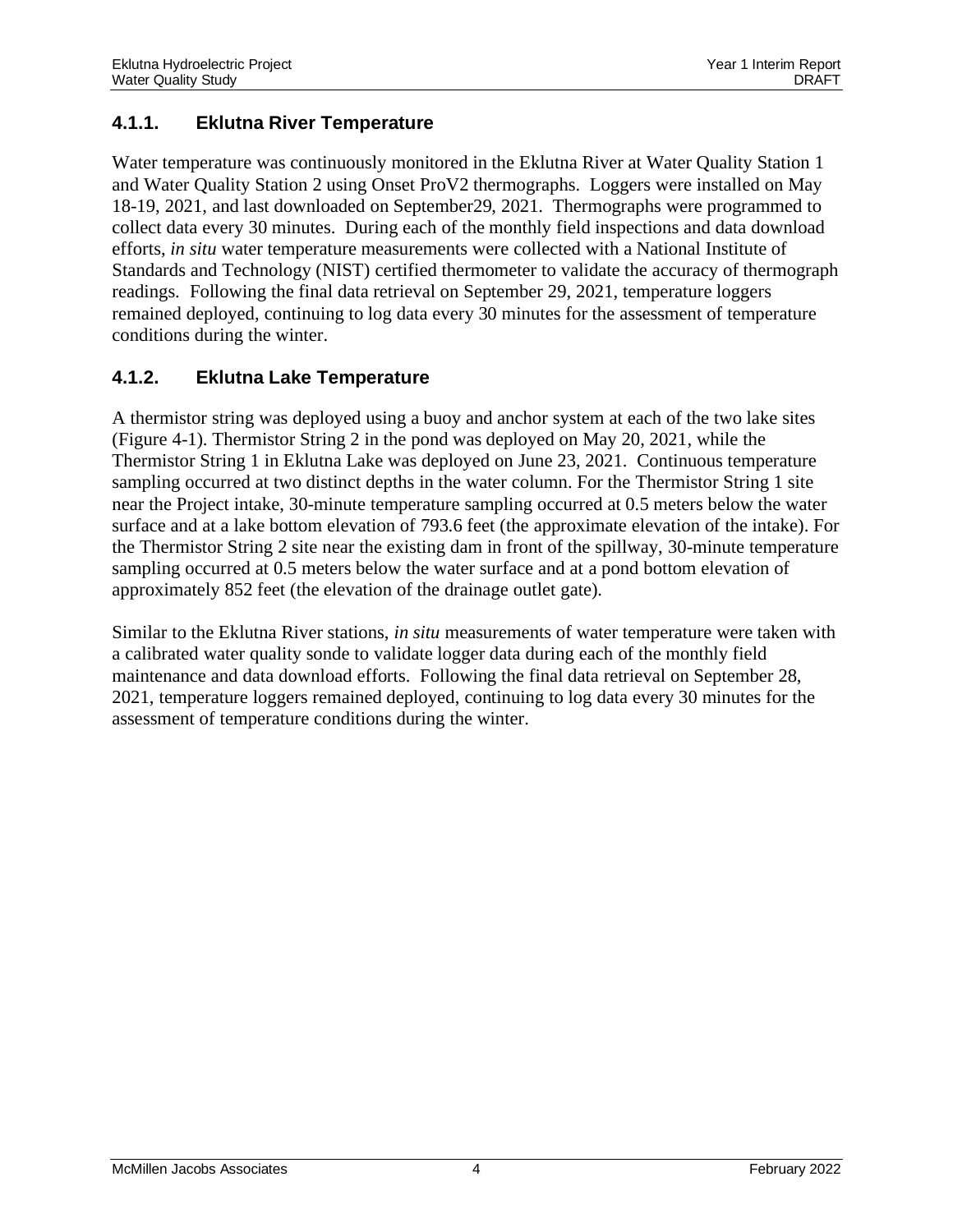



## **4.2. Dissolved Oxygen (DO) and pH**

## **4.2.1. Eklutna River DO and pH**

Calibrated Onset U26-001 DO loggers and MX2501 pH data loggers were deployed at Water Quality Station 1 and Water Quality Station 2 in the Eklutna River during the ice-free season from June 22 – September 29, 2021 and collected data every 30 minutes. The summer sampling period was prioritized to represent the time frame when DO concentrations are typically at their lowest, in response to water temperatures being at their warmest (Allan, 1995). The continuous monitoring of DO and pH also provided an assessment of diel (i.e., 24 hour) changes in DO concentrations and pH within the Eklutna River. Per manufacturer suggestions, a spot check of DO and pH levels were measured with a calibrated water quality sonde during each monthly field maintenance and data download effort. These check measurements served as confirmation of calibration integrity during the deployment period. Following the final field calibration check and data retrieval effort on September 29, 2021, DO and pH temperature loggers were removed, signifying the completion to this component to the water quality study.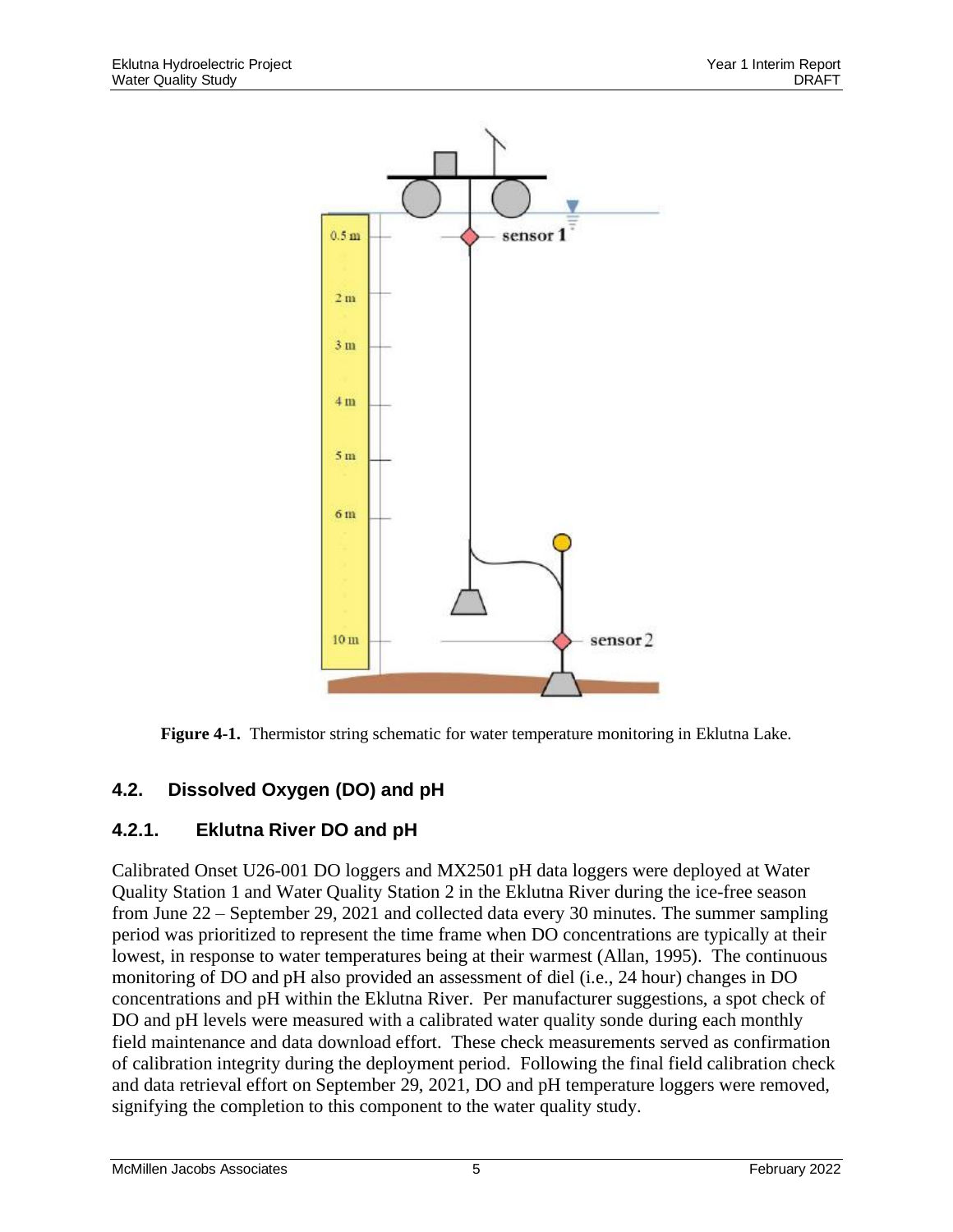## **4.2.2. Eklutna Lake DO and pH**

Monthly DO and pH data were collected as *in situ* profile readings at the two lake stations during the ice-free period from May 20 to September 29, 2021, in the pond and from June 23 to September 29, 2021, in Eklutna Lake. DO and pH profile data were collected at 3-foot depth intervals for the entire water column utilizing a water quality sonde calibrated to manufacturer recommendations.

## **4.3. Eklutna Lake Trophic Status**

The mid-summer lake profiling on July 14, 2021, also included the determination of secchi depth, as well as the collection of total phosphorus and chlorophyll *a* samples. The assessment of these 3 lake parameters were utilized to provide an index of lake productivity based on Carslon (1977). Water samples for phosphorus and chlorophyll *a* were collected near the surface of the lake and just above the lake bottom utilizing a Van Dorn sampler at the two lake monitoring sites. The Van Dorn sampler was flushed with on-site lake water prior to collection at each site and depth strata. Collected water samples for total phosphorus were transferred to pre-labeled laboratory-supplied bottles while chlorophyll *a* water samples were filtered through 0.45 µm filters and wrapped in aluminum foil. Both the phosphorus and chlorophyll *a* samples were placed immediately on ice then delivered to analytical laboratories on the same day that the samples were collected. Total phosphorus samples were processed and analyzed by SGS Laboratories in Anchorage, AK. SGS Laboratories does not offer chlorophyll *a* analysis nor did several other Anchorage area laboratories which were contacted. Following a brief discussion with the Aquatics Technical Working Group (TWG) members, chlorophyll *a* concentrations were quantified by a Aquatics TWG participant, Professor Erin Larson, PhD at Alaska Pacific University.

## **4.4. Eklutna River Turbidity and Total Suspended Solids (TSS)**

## **4.4.1. Eklutna River Continuous Turbidity Study**

Due to safety concerns from a potential mass wasting event during the 150 cfs flushing flow period, continuous turbidity data was monitored for the final 9 days of study flow releases conducted for the Instream Flow Study (Section 3.1 of FSP). Calibrated water quality sondes were deployed at all four water quality stations on September 27, 2021, during the 75 cfs study flow release and set to collect turbidity data every 60 minutes. Flows were down-ramped to 25 cfs on September 29, 2021, and then down-ramped to the zero-flow release condition on October 6, 2021. Continuous turbidity data collection ended approximately 24 hours after the flow releases ended on October 6, 2021.

## **4.4.2. Eklutna River** *In-situ* **Turbidity and TSS Sampling**

An independent *in situ* assessment of turbidity and TSS was conducted at all four water quality stations in the Eklutna River. *In situ* turbidity sampling was conducted to check the accuracy of the water quality sondes, while TSS samples provided support to the Geomorphology and Sediment Transport Study (Section 3.2 of FSP) to roughly assess solid-phase material (i.e.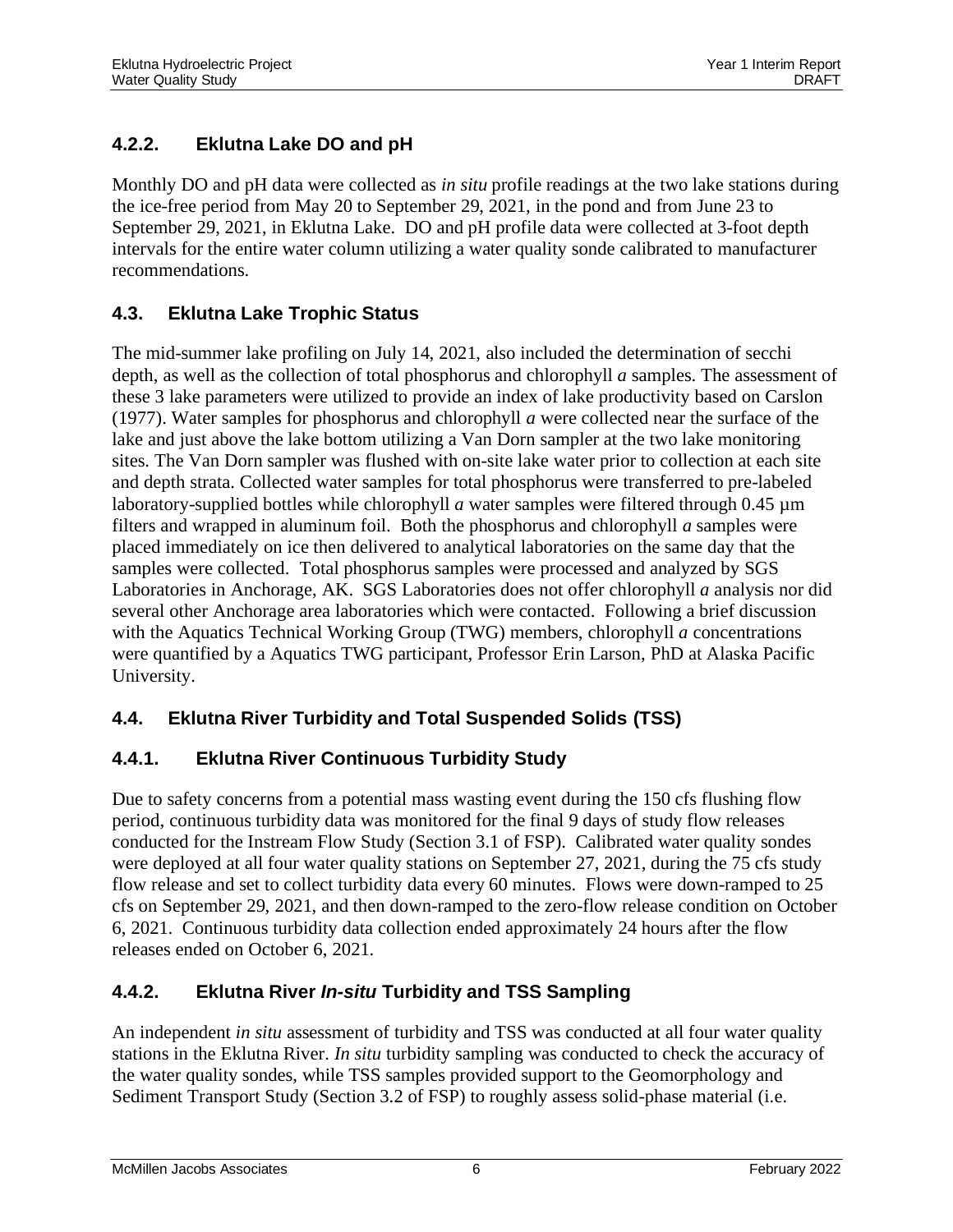sediment) being transported within the water column. Turbidity and TSS samples were collected as grab samples by lowering a 500 ml Nalgene bottle at mid-depth in the thalweg of the channel during the 75 cfs study flow release (September 27) as well as 24 hours after flow releases ended and the river was returning to base flow conditions (October 6). Collected samples were immediately stored on ice and transported to SGS Laboratories in Anchorage, AK for analysis following Standard Methods SM21 2130B and SM21 2540D for turbidity and TSS respectively (APHA, 2017).

## **5 RESULTS**

## **5.1. Water Temperature**

## **5.1.1. Eklutna River Temperature**

Figure 5-1 shows the time series of mean daily water temperature recorded at Water Quality Station 1 and Water Quality Station 2. Under existing conditions; peak water temperatures in the Eklutna River were just above 9.5°C and 6.0°C at Water Quality Stations 1 and 2 respectively. Also, water temperatures at Water Quality Station 1 are consistently higher than Water Quality Station 2 under base flows. During the study flow releases, temperatures increase substantially and become nearly isothermal at the two monitoring stations.



**Figure 5-1**. Eklutna River Water Quality Stations 1 and 2 mean daily water temperature.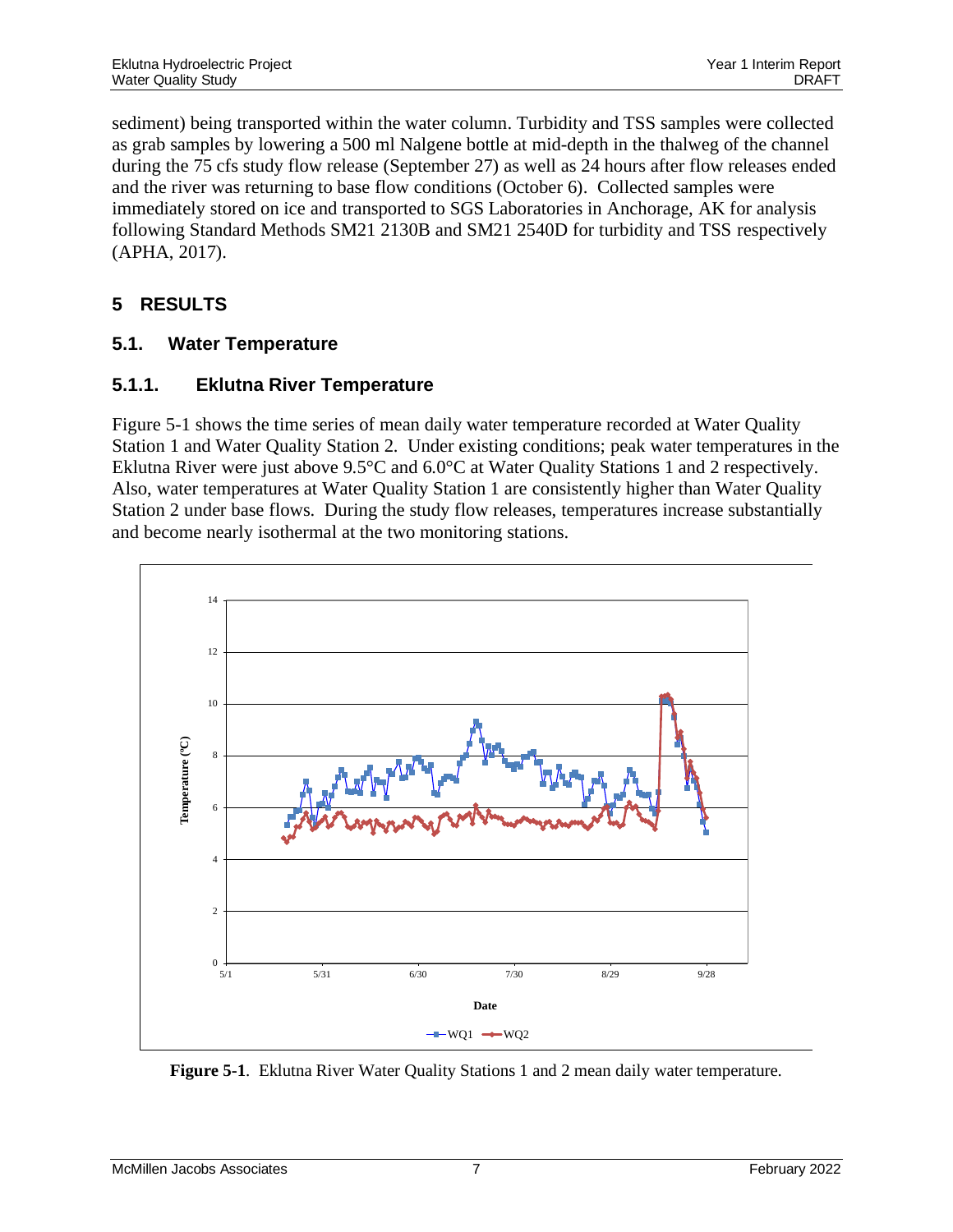#### **5.1.2. Eklutna Lake Temperature**

Figures 5-2 and 5-3 show the time series of continuous mean daily water temperatures recorded at Eklutna Lake and Eklutna Pond, respectively. During the 2021 monitoring season, surface water temperatures were higher than temperatures at depth in both Eklutna Lake and the pond. Eklutna Lake mean daily surface temperature exceeded the ADEC migratory route criteria of 15°C on one day during the summer (July 19), while mean daily temperature near the intake never exceeded the ADEC criteria of 13°C for spawning, rearing, and incubation. Eklutna pond mean daily surface temperatures exceeded 15°C for 24 days in 2021 (July 16-August 8). Near the pond outlet gate (at depth), mean daily temperature never exceeded 15°C, but exceeded 13°C for 24 days (July 18-August 10).



**Figure 5-2.** Eklutna Lake mean daily water temperature.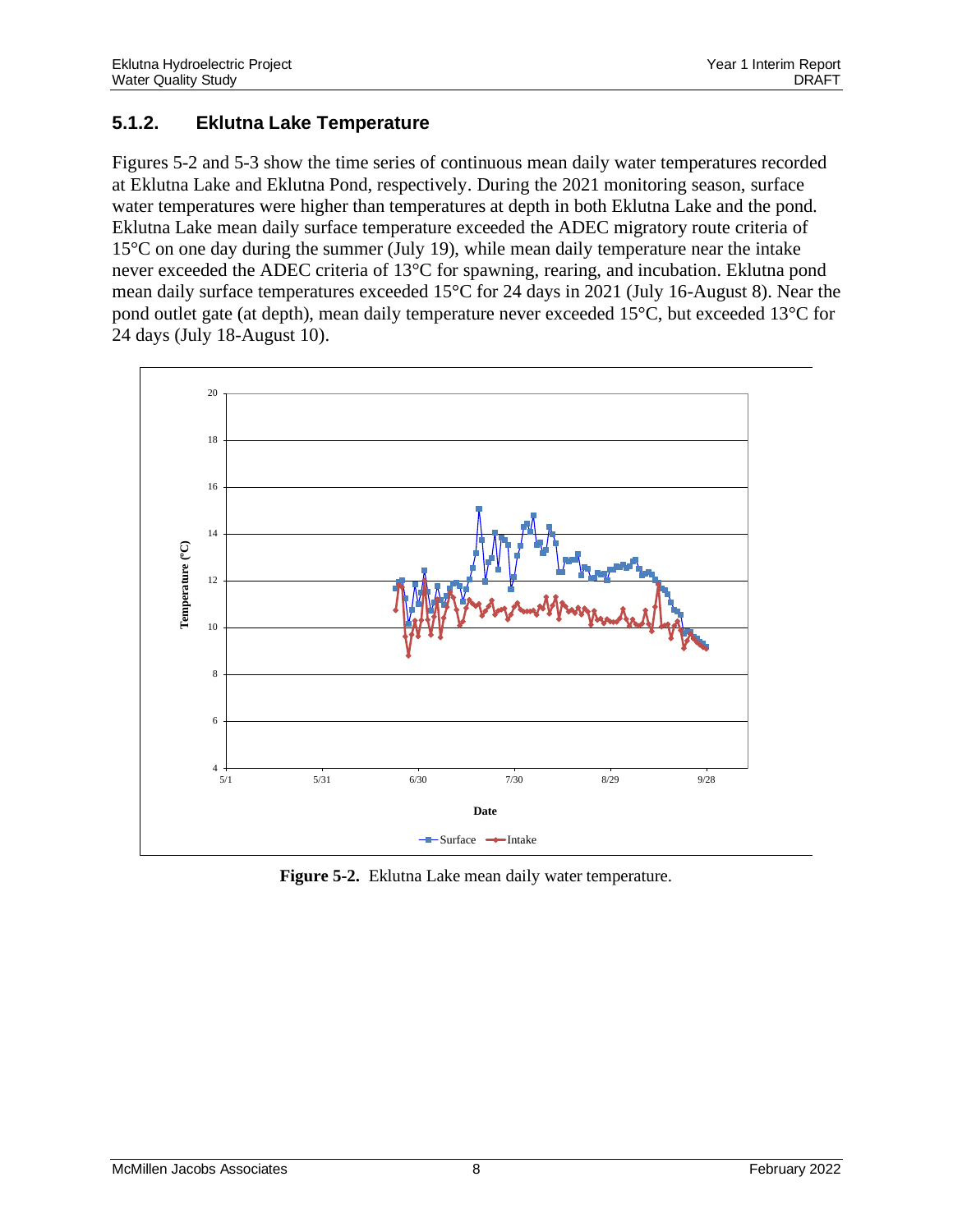

**Figure 5-3.** Pond mean daily water temperature.

Figures 5-4 and 5-5 show water temperature profile data collected monthly at Eklutna Lake and the pond, respectively. Water temperature profiles in Eklutna Lake indicate minor stratification in mid-summer, differing by about 2°C between the surface and intake in August, and returning to a nearly isothermal condition by late September. Temperature profiles in the pond followed a similar pattern with peak temperatures at the surface and at depth occurring in late August. In addition, the uniform temperature condition throughout the water column is detected in late September.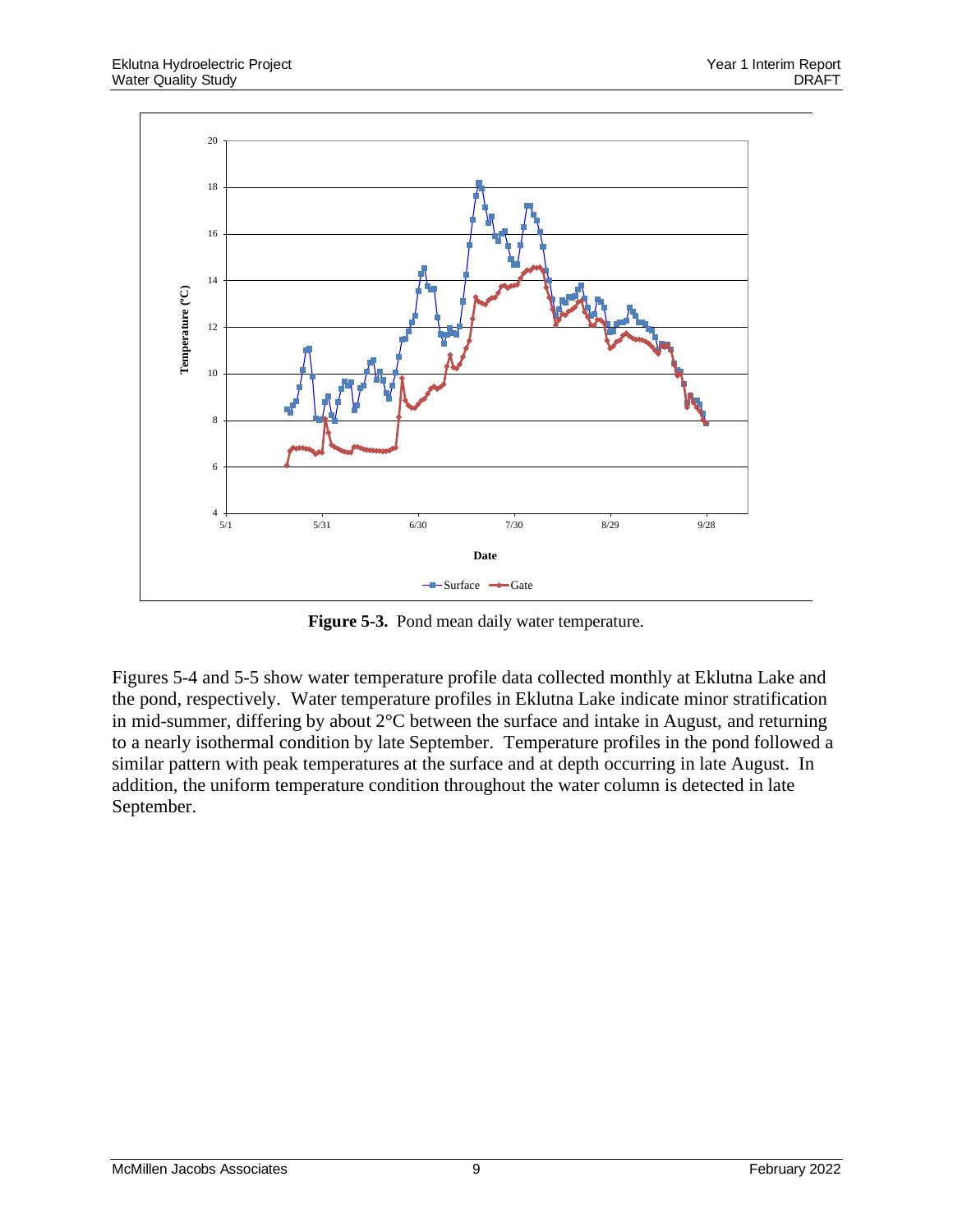

**Figure 5-4.** Eklutna Lake water temperature depth profiles.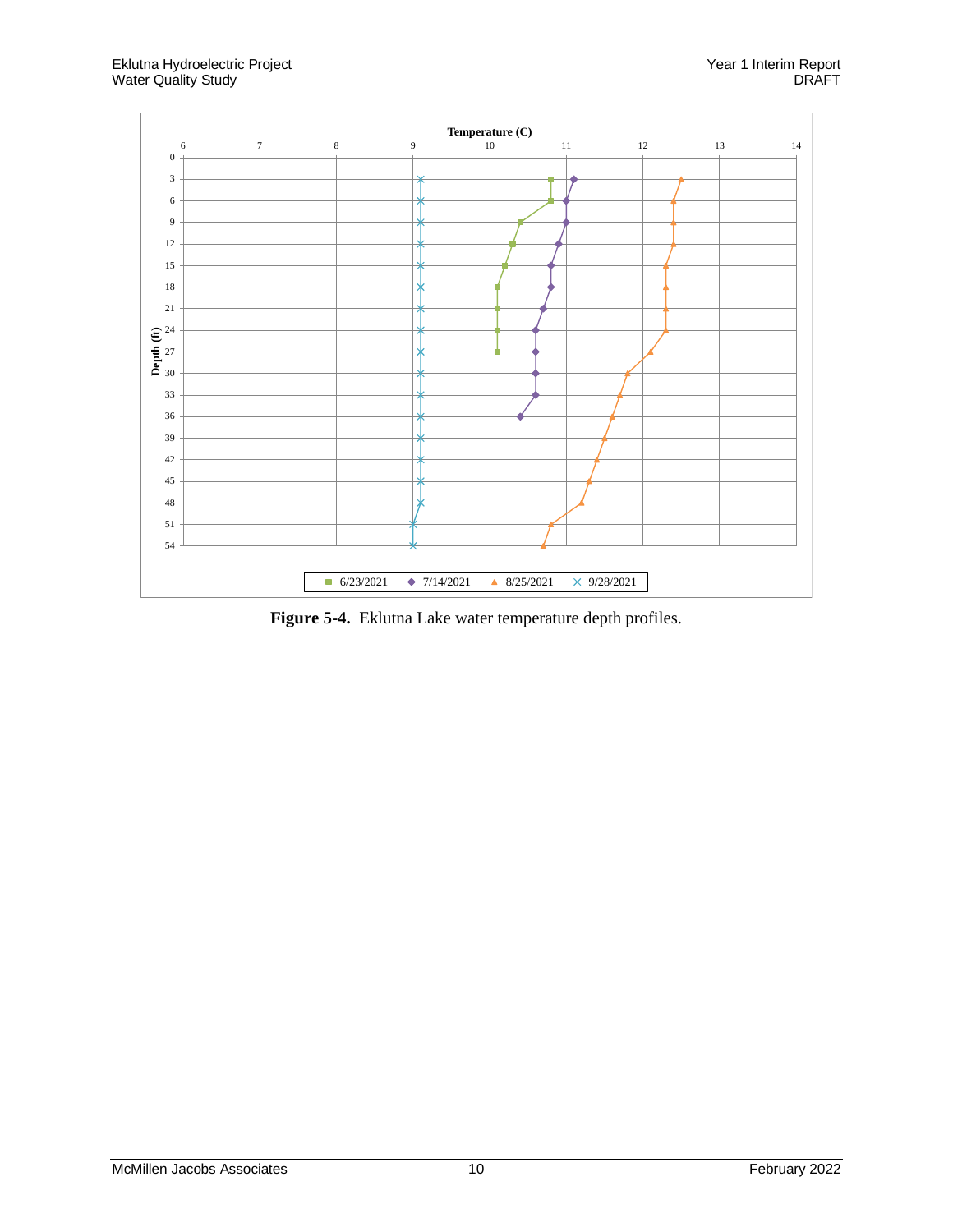

**Figure 5-5.** Pond water temperature depth profiles.

## **5.2. Dissolved Oxygen (DO) and pH**

#### **5.2.1. Eklutna River DO**

Figure 5-6 shows the time series of continuous DO data recorded at Water Quality Station 1 and Water Quality Station 2. DO in the Eklutna River was above 10mg/l, at both stations except during the 150 cfs and 75 cfs study flow releases from September 13-29. At Water Quality Station 1, DO was lower than the ADEC fish criteria of 7mg/l for much of the 150 cfs and 75 cfs flow release period (September 13-29). At Water Quality Station 2, DO was lower than 7mg/l for only one day at the beginning of the 150 cfs flow release period (September 13). Given that the DO sensors rely on optical technology, it is likely these DO readings are not accurate at the high turbidity levels encountered during the study flow releases. Confirmation of erroneous data is evident in the fact that DO levels recorded during the study flow release were extremely noisy at Water Quality Station 1 and that DO concentrations returned to pre-release levels as the turbidity levels decreased.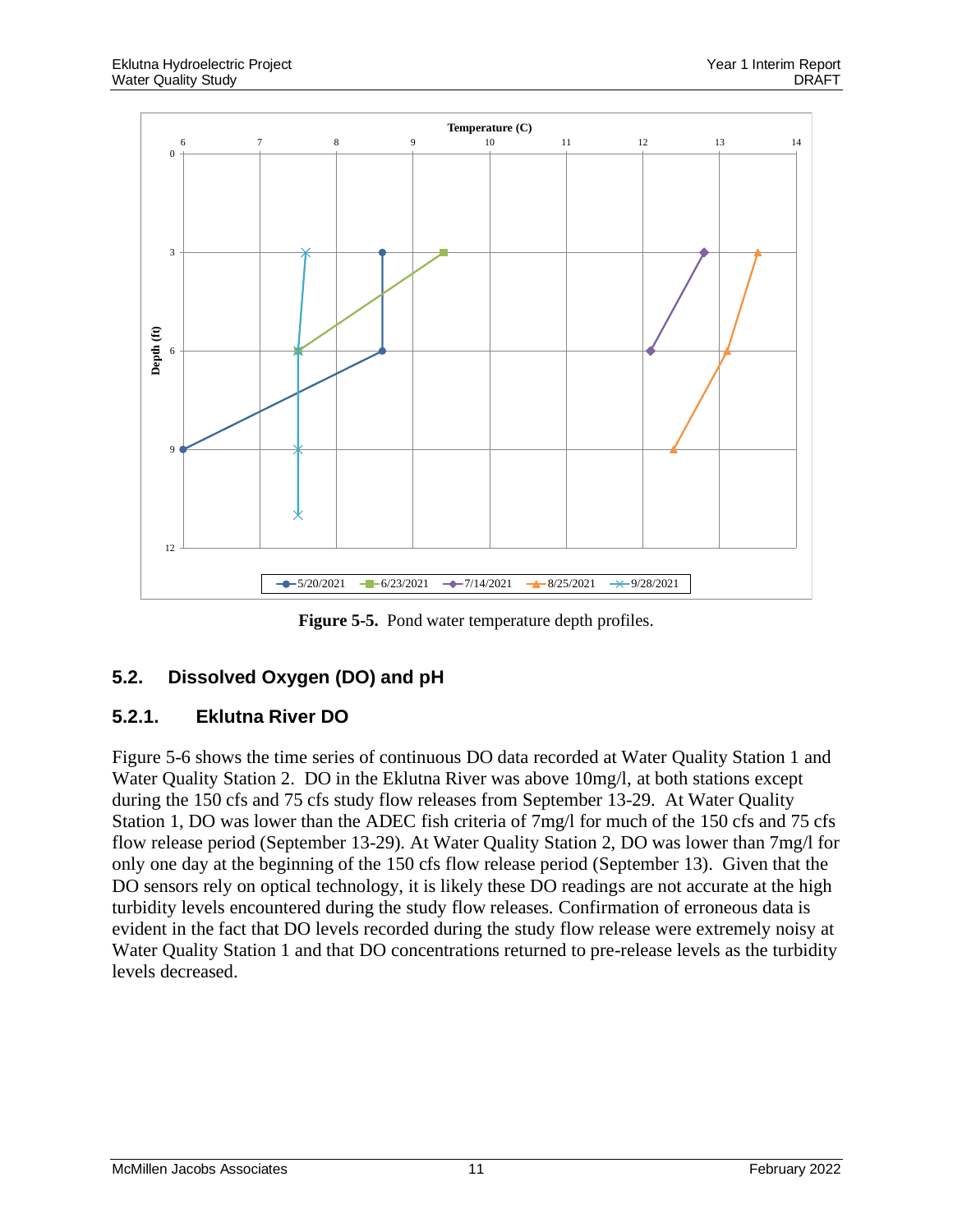

**Figure 5-6.** Eklutna River Water Quality Stations 1 and 2 dissolved oxygen.

## **5.2.2. Eklutna Lake DO**

Figures 5-7 and 5-8 show DO concentration and the DO saturation profile data collected monthly at Eklutna Lake. Figures 5-9 and 5-10 show DO concentration and the DO saturation profile data collected monthly at the pond. DO levels in Eklutna Lake exceeded 10mg/l at all depths on all occasions that depth profiles were recorded. DO concentrations in the pond were lower than ADEC criteria of 7mg/l only at the drainage outlet gate (at depth) in the spring and early summer (May 20 and June 23). DO saturation ranged from 96% to 103% in Eklutna Lake, while the pond was much more variable with DO saturation ranging from 33% up to 155%.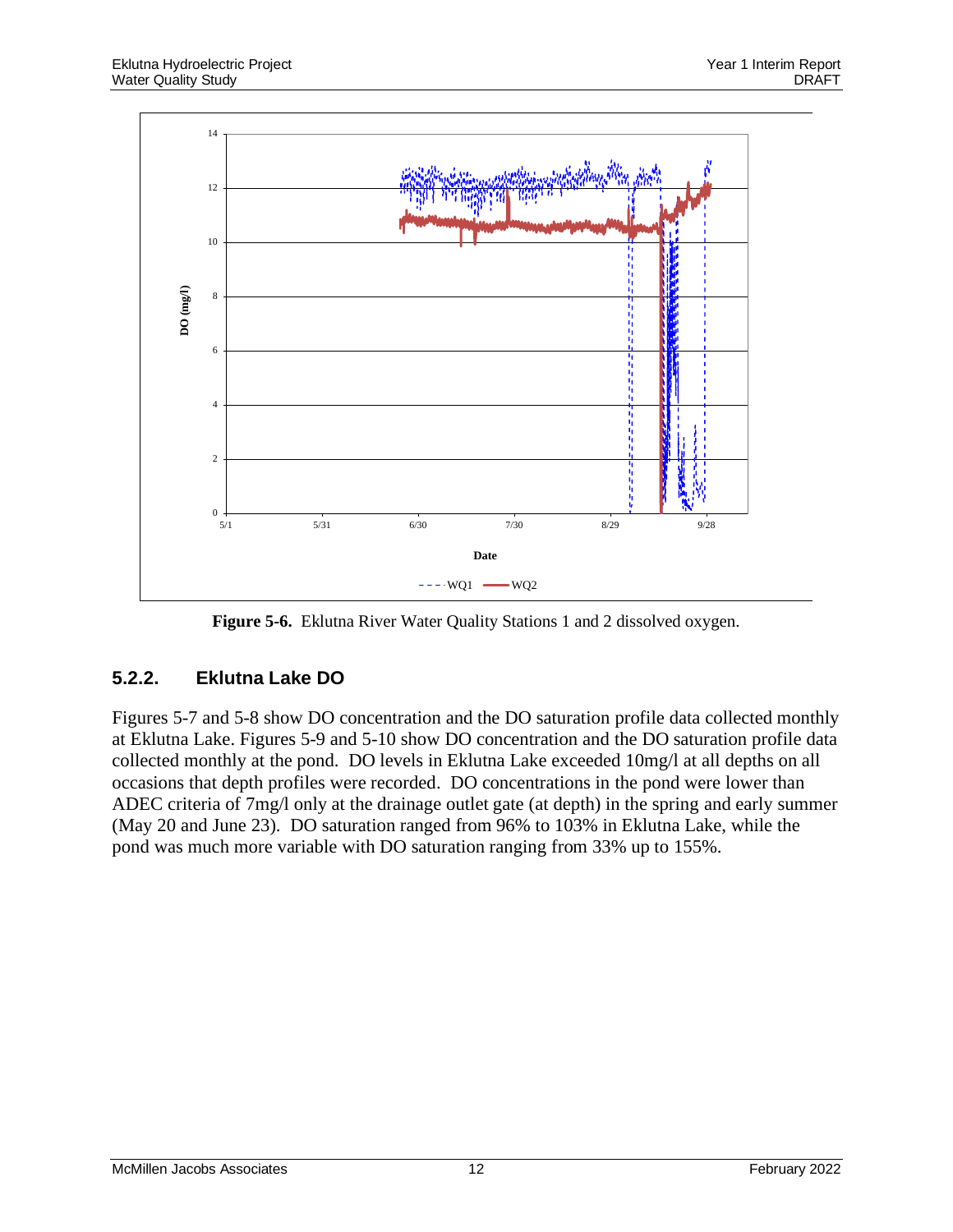

**Figure 5-7.** Eklutna Lake dissolved oxygen concentration profiles.



**Figure 5-8.** Eklutna Lake dissolved oxygen saturation profiles.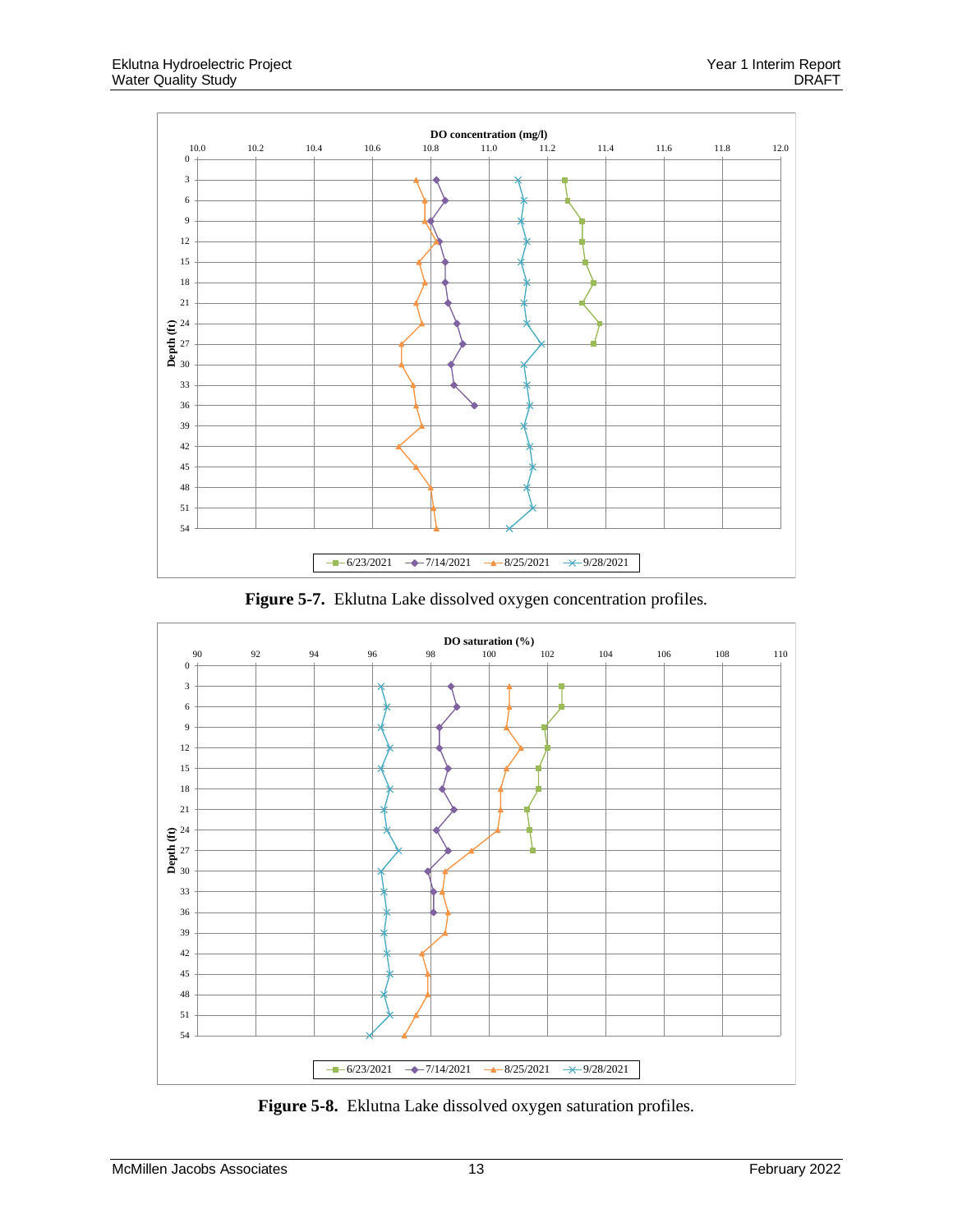

#### **Figure 5-9.** Pond dissolved oxygen concentration profiles.



#### **Figure 5-10.** Pond dissolved oxygen saturation profiles.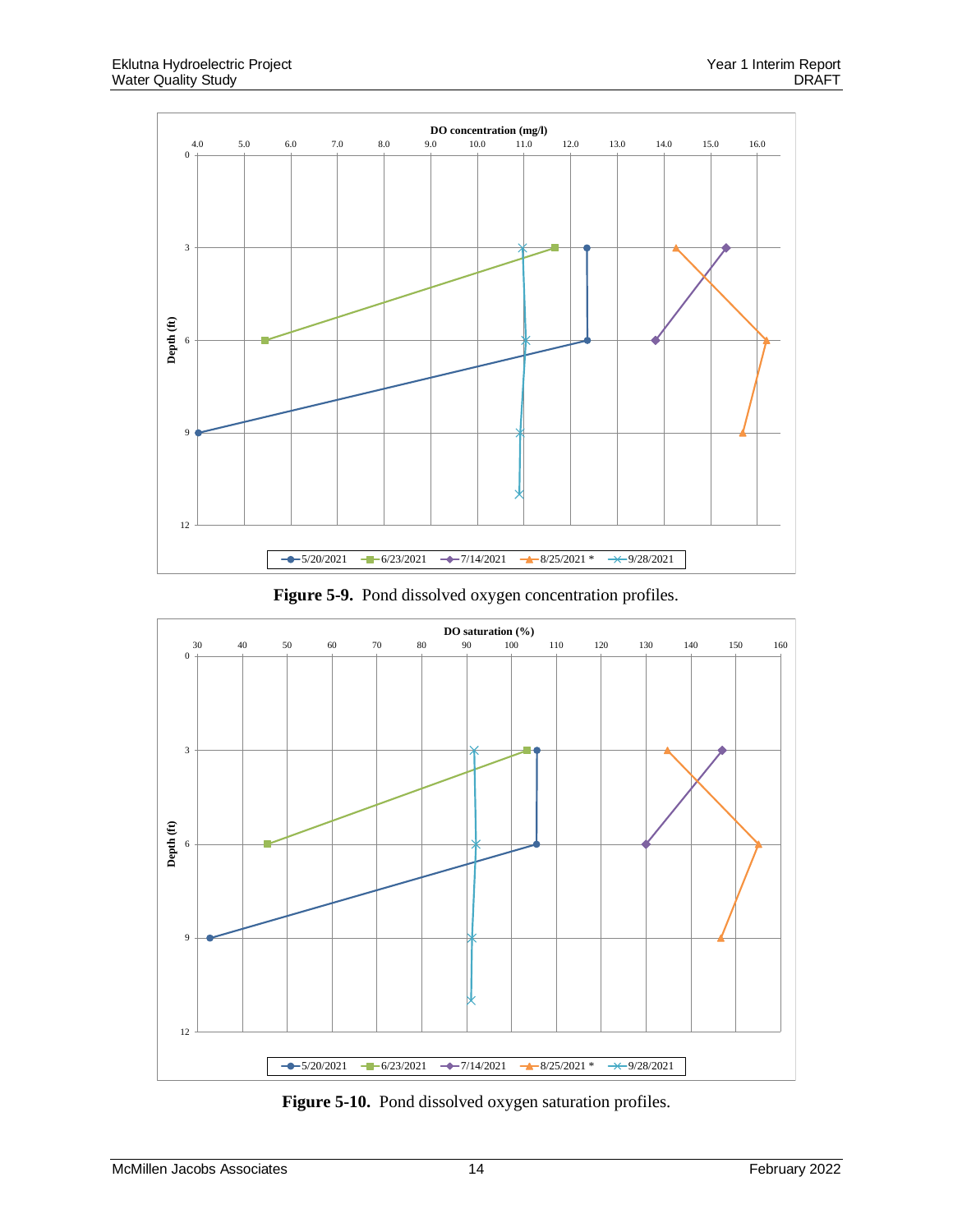#### **5.2.3. Eklutna River pH**

Figure 5-11 shows the time series of continuous pH data recorded at Water Quality Station 1 and Water Quality Station 2. Eklutna River pH values ranged from 7.8 to a maximum of 8.6, just above the ADEC fish criteria of 8.5. Readings for pH at Water Quality Station 2 never exceeded ADEC criteria of 8.5, while pH exceedances at Water Quality Station 1 occurred intermittently from mid-July to mid-September. Also, during the 150 cfs and 75 cfs study flow releases, pH at Water Quality Station 1 noticeably decreased and held relatively steady through the end of the monitoring period on September 29, 2021.



**Figure 5-11.** Eklutna River Water Quality Stations 1 and 2 pH.

## **5.2.4. Eklutna Lake pH**

Figures 5-12 and 5-13 show pH profile data collected monthly at Eklutna Lake and the pond respectively. In Eklutna Lake, profile measurements recorded pH levels between 7.8 and 8.4, meeting ADEC criteria of 6.5 -8.5 at all depths on all occasions. In the pond, profile measurements recorded pH levels between 7.4 and 8.5, with the exception of surface and depth measurements on July 14 and at a depth of 6 feet on August 25. These pH readings were close to 8.6 on those two dates, slightly exceeding the ADEC criteria for fish of 8.5.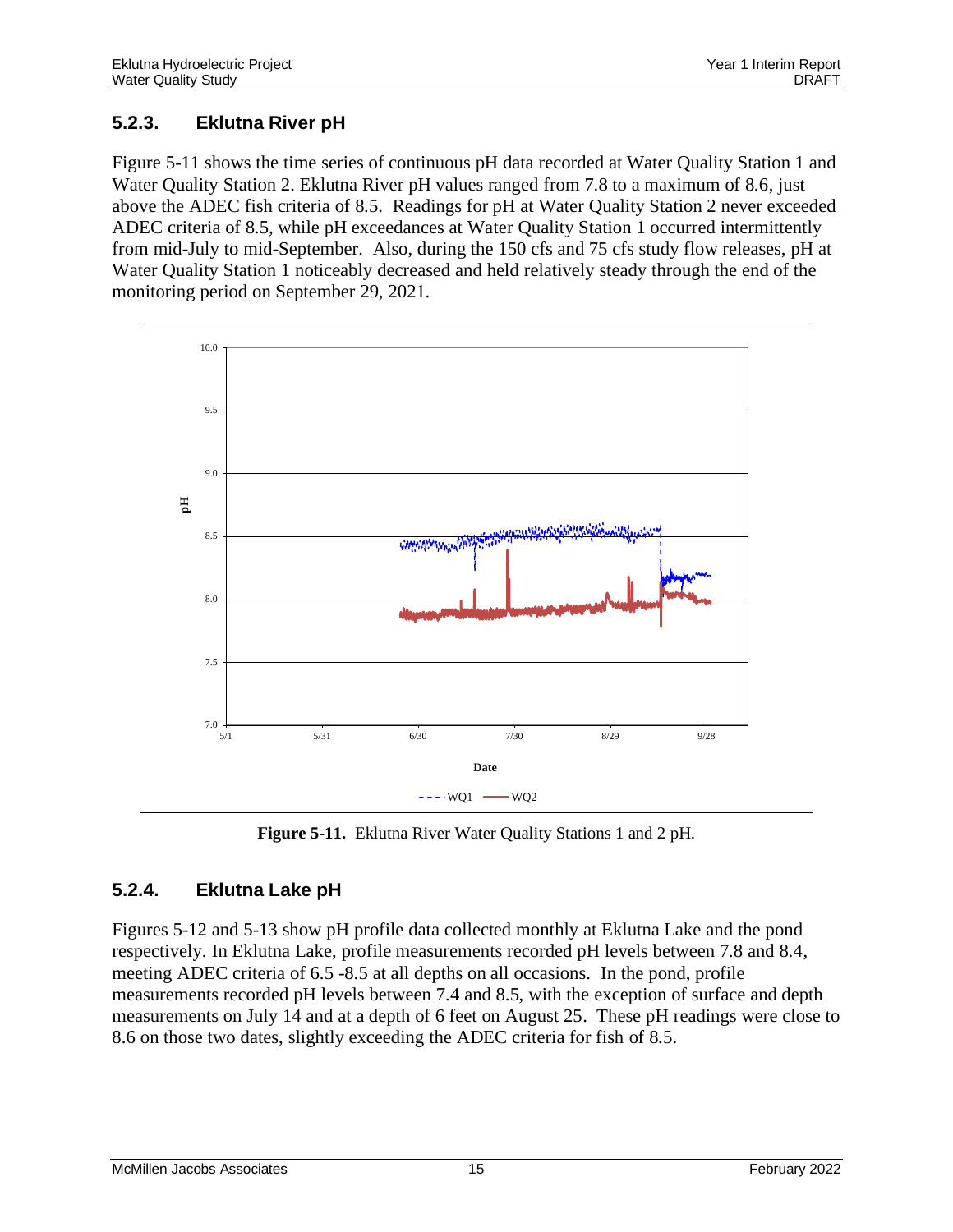

**Figure 5-12.** Eklutna Lake pH profiles.



**Figure 5-13.** Pond pH profiles.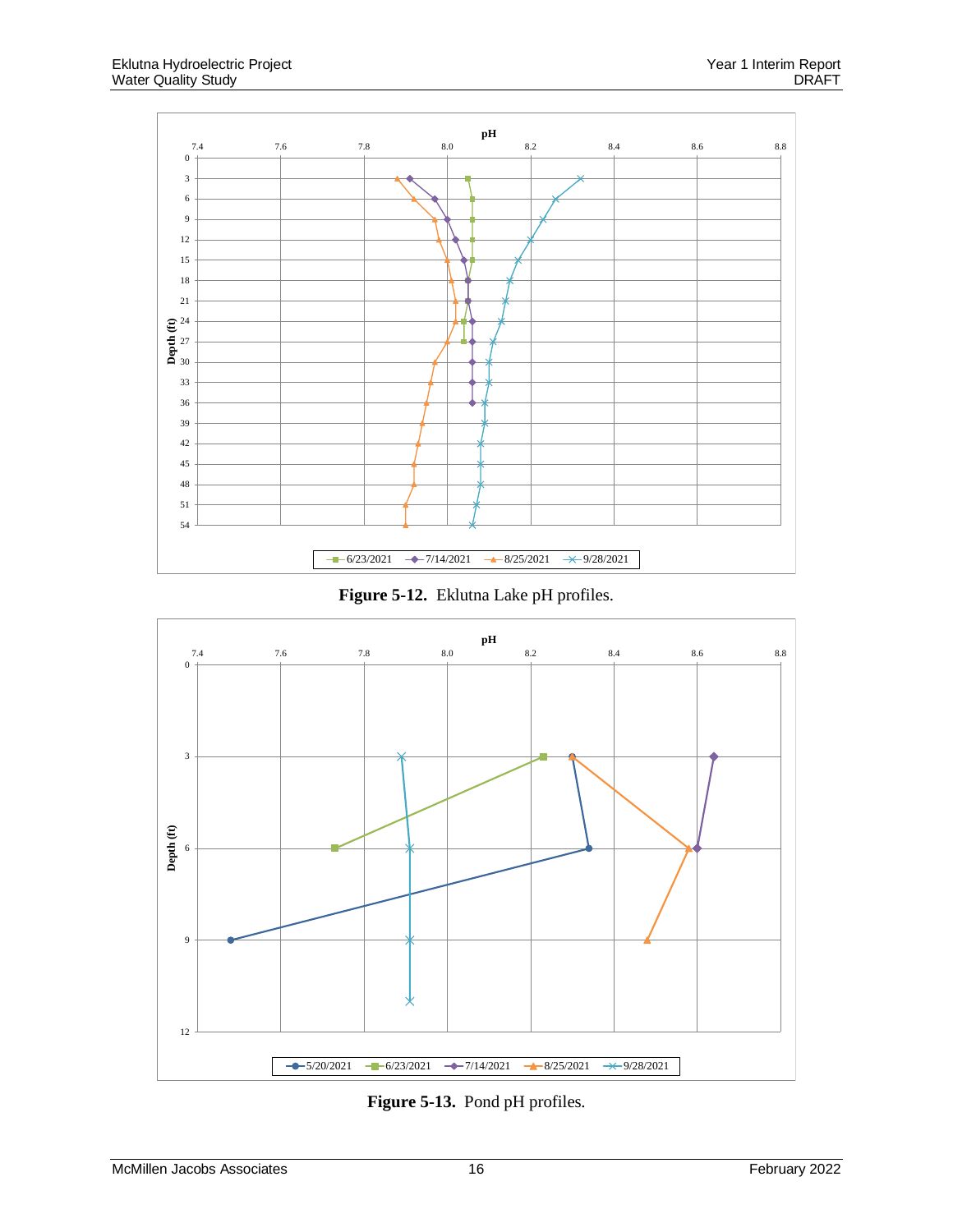#### **5.3. Eklutna Lake Trophic Status**

Table 5-1 shows analysis results from samples taken for TSI assessment in Eklutna Lake and the pond. Based on the chlorophyll *a* concentrations, an average TSI score of 18.5 and 26.5 was calculated for Eklutna Lake and the pond respectively.

| <b>Sample Source</b> | Chlorophyll a<br>(ug/l) | <b>Total Phosphorus</b><br>(mg/l) | Secchi Depth (m) | <b>TSI</b> Score <sup>1</sup> |
|----------------------|-------------------------|-----------------------------------|------------------|-------------------------------|
| Eklutna Lake surface | 0.29                    | < 0.04                            | 0.85             | ۱8                            |
| Eklutna Lake intake  | 0.32                    | < 0.04                            |                  | 19                            |
| Pond surface         | 0.47                    | < 0.04                            | 2.04             | 22                            |
| Pond gate            | .02                     | < 0.04                            |                  |                               |

**Table 5-1.** Eklutna Lake and Pond trophic factors, July 14, 2021.

#### **5.4. Eklutna River Turbidity and Total Suspended Solids (TSS)**

Figure 5-14 shows the continuous time series turbidity data collected during the study flow releases. Tables 5-2 and 5-3 summarize the laboratory results from grab samples taken for turbidity and TSS at the beginning and end of the continuous monitoring period. For the 75 cfs to 25 cfs study flow releases (September 27 – October 6), both turbidity and TSS increased moving downstream, with a peak turbidity value and TSS concentration in excess of 250 NTU and 146 mg/L respectively.



**Figure 5-14.** Eklutna River turbidity during scheduled flow release.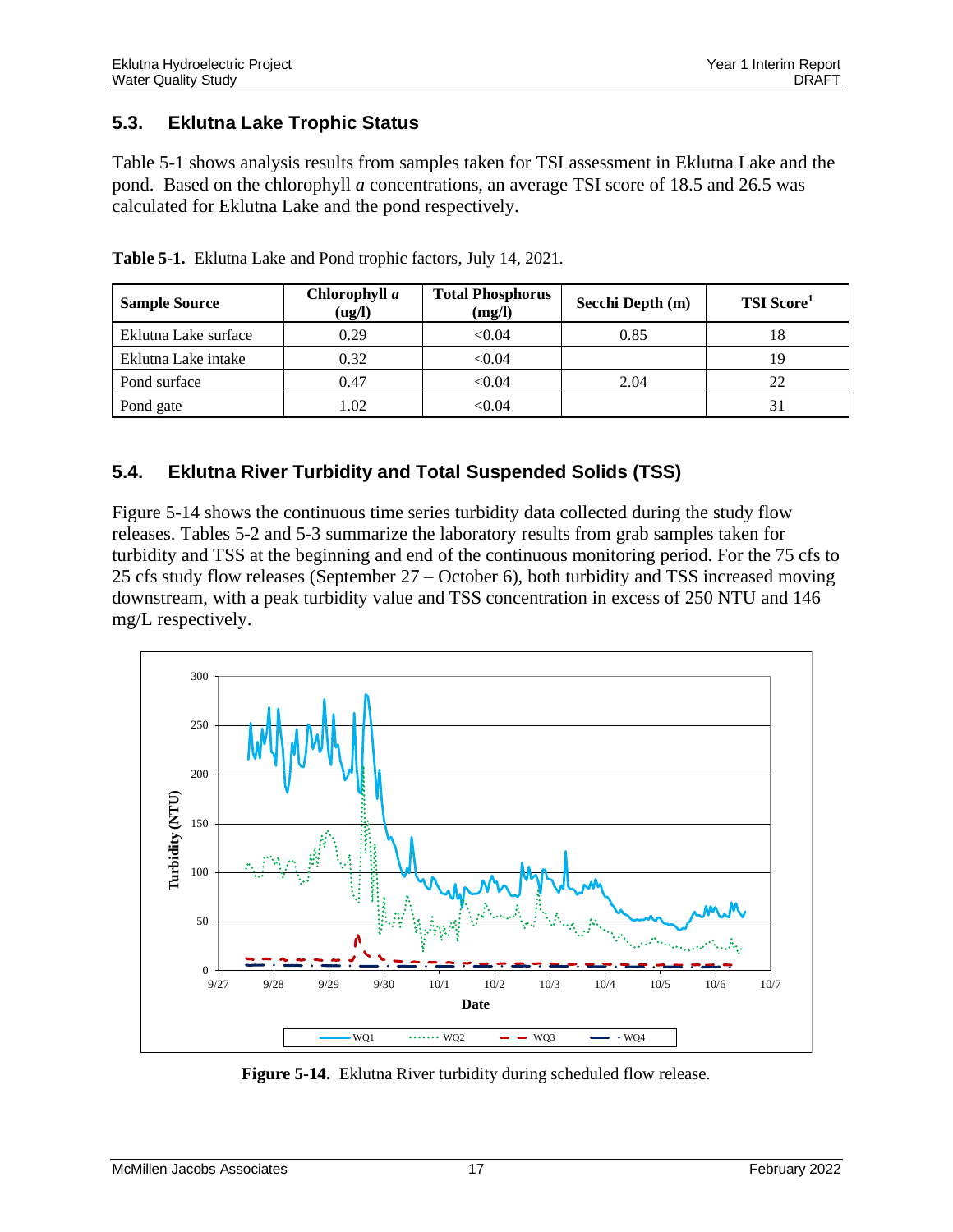| <b>Sample Source</b> | 9/27/21 | 10/6/21 |
|----------------------|---------|---------|
| <b>WQ</b> Station 1  | 140     | 32.0    |
| WQ Station 2         | 55.0    | 14.0    |
| WQ Station 3         | 5.10    | 3.00    |
| WO Station 4         | 4 40    | 2.70    |

**Table 5-2.** Eklutna River turbidity (NTU) during study flow release.

**Table 5-3.** Eklutna River total suspended solids (mg/l) during study flow release.

| <b>Sample Source</b> | 9/27/21 | 10/6/21 |
|----------------------|---------|---------|
| <b>WQ</b> Station 1  | 146     | 33.3    |
| WQ Station 2         | 88.1    | 16.3    |
| WO Station 3         | 7.35    | 2.23    |
| WQ Station 4         | 3.77    | 2.18    |

## **6 INTERIM CONCLUSIONS AND YEAR 2 STUDY EFFORT**

During the summer months, water temperatures in the Eklutna River upstream of Thunderbird Creek increased in a downstream direction from Water Quality Station 2 to Water Quality Station 1, at times by as much as 2-3°C (Figure 5-1). In addition, study flow releases from Eklutna Lake caused a temperature spike  $> 4^{\circ}$ C within these stream reaches. However, at no time did mean daily temperatures exceed ADEC's most restrictive criteria of 13°C for fish rearing, spawning, and incubation at either location.

In both Eklutna Lake and the pond, surface water temperatures were higher than temperatures at depth, by as much as 3-4°C in mid-summer (Figures 5-2 and 5-3). Mean daily surface temperatures exceeded ADEC fish migration route criteria of 15°C at both Eklutna Lake and the pond. At depth, Eklutna Lake met the 13°C fish rearing, spawning, and incubation criteria, but the pond exceeded 13°C for 24 days (July 18-August 10) at a depth adjacent to the drainage outlet gate.

Water temperature profiles in Eklutna Lake indicate minor stratification between the surface and intake structure in August but return to a nearly isothermal condition by late September (Figure 5-4). Temperature profiles in the pond followed a similar pattern with peak temperatures at the surface and at depth occurring in late August. In addition, the uniform temperature condition throughout the water column is detected in late September (Figure 5-5).

With the exception of noisy data during the 150 and 75cfs study flow releases, DO in the Eklutna River upstream of Thunderbird Creek was >10mg/l, well in excess of the 7mg/L ADEC criteria for fish (Figure 5-6). Similarly, DO levels in Eklutna Lake exceeded 10mg/l throughout the water column for the monthly depth profiles recorded from June-September (Figure 5-7). In contrast, DO concentrations in the pond were lower than the ADEC criteria of 7mg/l at the depth of drainage outlet gate on May 20 and June 23 (Figure 5-9). In addition, the supersaturation of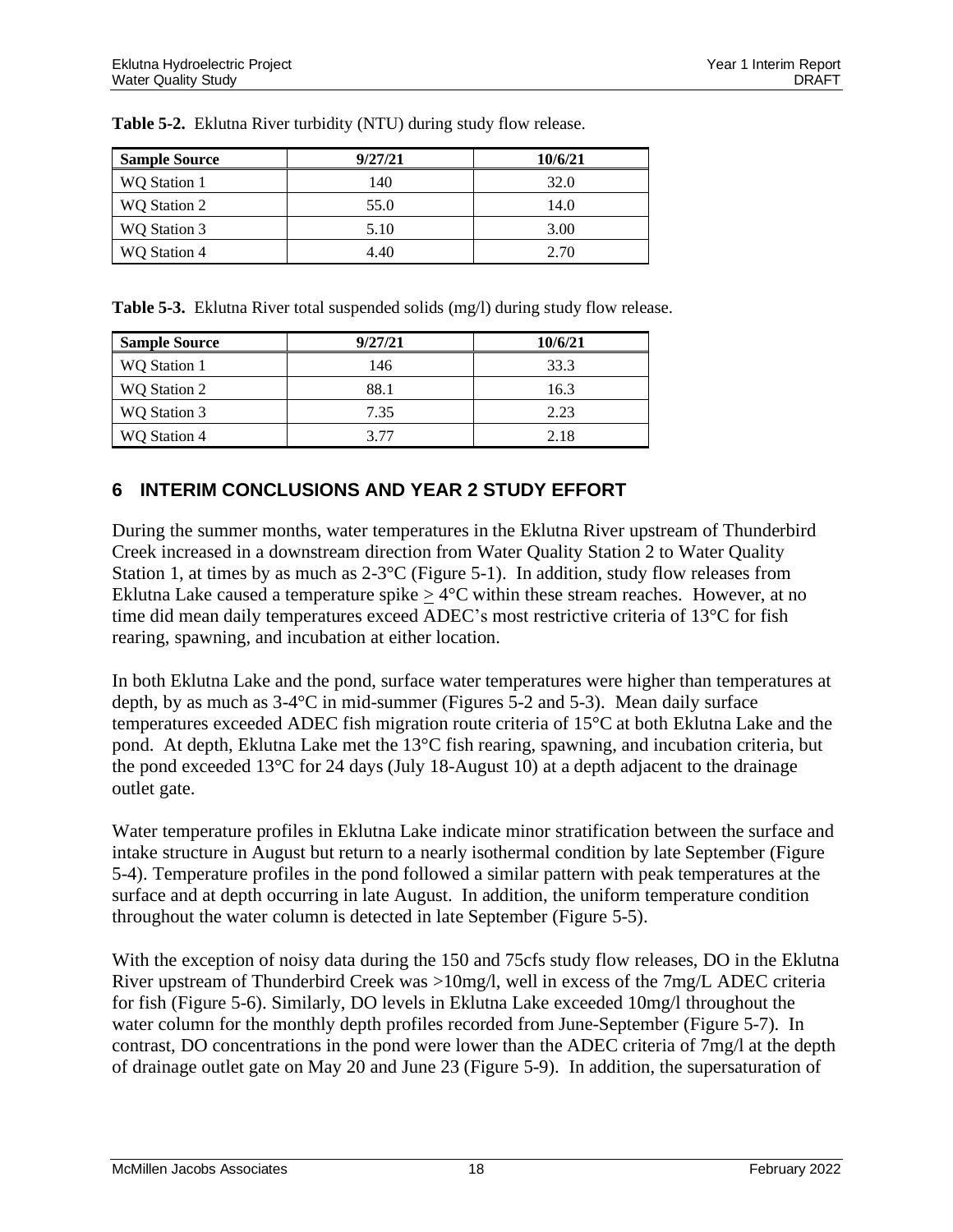DO profiles in the pond at all depth strata on July 14 and August 25 indicates an active phytoplankton community (Figure 5-11).

Eklutna River pH data reveals a noticeable change above and below the dam removal site at RM 4.0. Upstream of the dam removal site (Water Quality Station 2), pH is primarily at 7.8 for the entire study period. Downstream of the dam removal site at Water Quality Station 1, pH consistently hovers around 8.5 and intermittently exceeds the ADEC criteria of 8.5 for fish. Given the low flow volumes (~4-6 cfs) at the two study sites during the existing condition, a tributary or groundwater source of higher pH water would influence the results. This presence of an elevated pH source between the two water quality sites is validated during the study flow releases from Eklutna Lake. During this time, pH at Water Quality Station 1 has a detectable and precipitous decrease of  $\sim 0.3$  pH units that is maintained through the end of the monitoring season (September 29) during flow releases of 25 cfs. In Eklutna Lake, June-September profile measurements show that pH levels meet the ADEC fish criteria range of 6.5 to 8.5 at all depths. (Figure 5-12). In the pond, a majority of the pH profile measurements from May-September ranged between 7.4 and 8.5 and meet ADEC criteria. The exception occurs at surface and depth measurements on July 14 and at a depth of 6 feet on August 25 in which pH values increase to 8.6 (Figure 5-13). These results confirm that Eklutna Lake and the pond have a unique and isolated water quality composition.

As expected, the 75cfs to 25cfs study flow releases from September 27 – October 6 show that both turbidity and total suspended solids increased moving downstream, with substantial increases at Water Quality Station 2, below a distinctly large alluvial fan and Water Quality Station 1, below the lower removal dam site (Figure 5-14; Tables 5-2 and 4-3).

Given the glacial till in the water column, secchi depth did not represent a good TSI indicator for Eklutna Lake or the pond. In addition, total phosphorus levels in the samples taken from Eklutna Lake and the pond were below detection limits (Table 5-1) and could not be used to assign trophic levels. Therefore, TSI was calculated exclusively using chlorophyll *a* concentrations (Table 5-1). Although 2 of the 3 parameters sampled did not inform the TSI of Eklutna Lake and the pond, Carlson (1977) states that chlorophyll *a* provides the best indicator of trophic status. TSI values of 18 and 19 are calculated for Eklutna Lake surface and intake, respectively. TSI values for the pond are 23 and 31 for surface and gate, respectively. All of these calculated TSI values correspond to an oligotrophic classification representing low productivity. Based on these results, it is likely that the low biomass within Eklutna Lake could be a limiting factor for fish production, especially for resident species such as kokanee.

As mentioned in Section 1 (Introduction) of this Year 1 Interim Report, study efforts will continue over the winter and through the fall of 2022 to build upon the 2021 water temperature record. In addition, a second season of chlorophyll *a* sampling will take place to verify the TSI ranking of Eklutna Lake and the pond in 2021 and provide supporting data to the Lake Aquatic Habitat and Fish Utilization Study (Section 3.7 of FSP). Given the quality and completeness of the pH, DO, and turbidity data sets, this Year 1 Interim Report represents the final assessment of those three parameters in support of the Water Quality Study.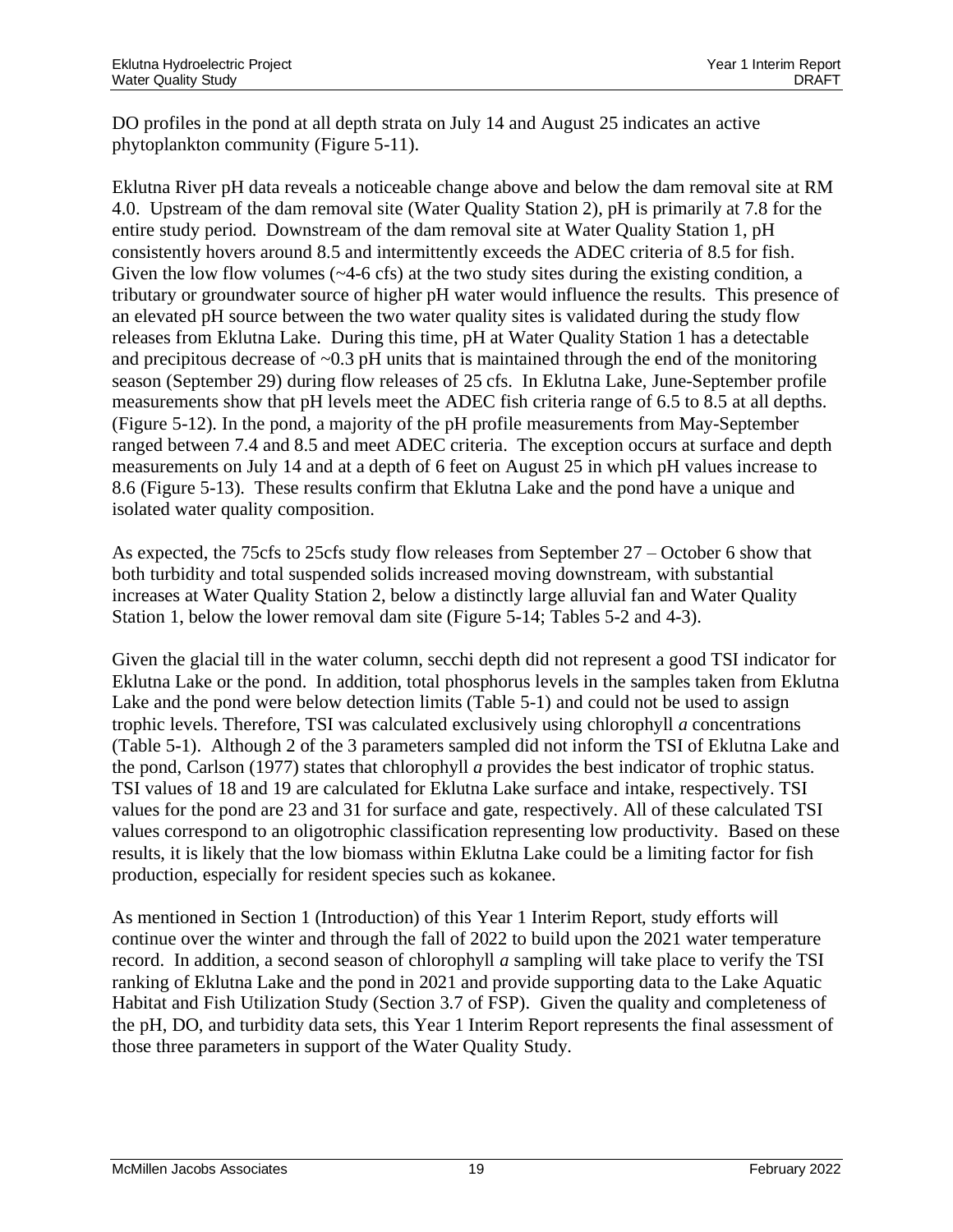#### **7 VARIANCES FROM FINAL STUDY PLAN AND IMPLEMENTED MODIFICATIONS**

There were two notable variations from the final approved study plan related to turbidity monitoring and one variation to water temperature monitoring program. Based on the 30-day duration of the flow release schedule, continuous turbidity monitoring was not initiated until the 75 cfs release period began. Mass wasting events, potential equipment loss, instrument battery life and wading safety during the initial 150 cfs period were the primary considerations for delaying the deployment of turbidity instruments until the 75 cfs flow release period. This study variance was discussed and agreed to following consultation with National Marine Fisheries Service (NMFS), the lead agency requesting continuous turbidity monitoring as a part of the Water Quality Study.

The second variance from the final approved study plan was the relocation of Water Quality Station 3 from RM 8 upstream to RM 10.3. The formation of a substantial beaver pond downstream of RM 10 limited reliable access to RM 8 of the Eklutna River. Therefore, a site was chosen that had alluvial fan inputs in contrast to the stable banks and minimal alluvial sediment deposits at Water Quality Station 4.

Finally, the third variance was that thermographs at the Eklutna River and Eklutna Lake sites were left out to collect continuous water temperature data over the winter.

## **8 REFERENCES**

- Allan, J. David. 1995. Stream Ecology: Structure and Function of Running Waters. Chapman & Hall, London.
- APHA American Public Health Association, American Water Works Association, and Water Pollution Control Federation, 2017, Standard methods for the examination of water and wastewater (23rd ed.): Washington, D.C., American Public Health Association, American Water Works Association, Water Environment Federation, [variously paged].
- Carlson, R.E. 1977. A trophic state index for lakes. Limnology and Oceanography. 22:2 361- 369.
- Washington State Department of Ecology Environmental Assessment Program, 2011. Standard Operating Procedures for Continuous Temperature Monitoring of Fresh Water Rivers and Streams. Version 2.0. Author: William J. Ward, Reviewers: Dan Sherratt and Dave Hallock. Approved 10/26/2011, Recertified: 3/25/2015.